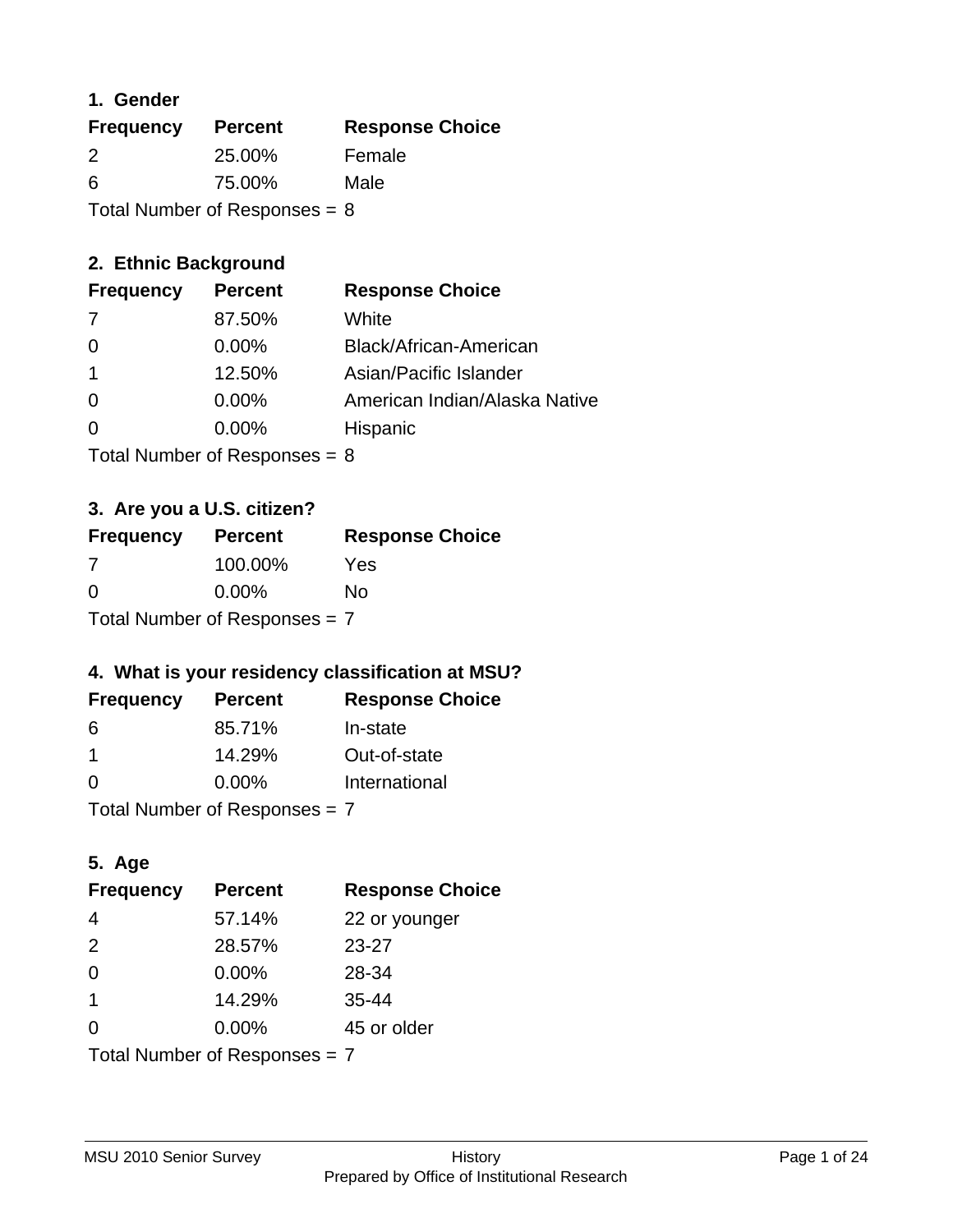**6. Has either of your parents received a bachelor's degree?**

| <b>Frequency</b>                | <b>Percent</b> | <b>Response Choice</b> |
|---------------------------------|----------------|------------------------|
| 3                               | 42.86%         | Yes                    |
| 4                               | 57.14%         | Nο                     |
| Total Number of Responses $= 7$ |                |                        |

## **7. Has either of your parents received a degree from Murray State?**

| <b>Frequency</b> | <b>Percent</b> | <b>Response Choice</b> |
|------------------|----------------|------------------------|
|                  | 14.29%         | Yes                    |
| -6               | 85.71%         | No                     |

Total Number of Responses = 7

## **8. What was your original entry status to MSU?**

| <b>Frequency</b> | <b>Percent</b>             | <b>Response Choice</b>                           |
|------------------|----------------------------|--------------------------------------------------|
| 3                | 42.86%                     | Freshman                                         |
| $\overline{4}$   | 57.14%                     | Transfer from community college/technical school |
| $\Omega$         | $0.00\%$                   | Transfer from 4-yr institution                   |
|                  | Tetal Number of Desperance |                                                  |

Total Number of Responses = 7

### **9. If transfer student, how many credits were transferred?**

| <b>Frequency</b>      | <b>Percent</b> | <b>Response Choice</b> |
|-----------------------|----------------|------------------------|
| -0                    | $0.00\%$       | 12 or fewer            |
| $\mathcal{P}$         | 50.00%         | $13 - 30$              |
| 0                     | 0.00%          | $31 - 60$              |
| $\mathcal{P}$         | 50.00%         | Over <sub>60</sub>     |
| Total Number of Doepo |                |                        |

Total Number of Responses = 4

# **10. If transfer student, approximately what percent of your University Studies (general education) classes did you take at Murray State?**

| <b>Frequency</b>                | <b>Percent</b> | <b>Response Choice</b> |
|---------------------------------|----------------|------------------------|
| 2                               | 50.00%         | Under 25%              |
| -1                              | 25.00%         | 25-49%                 |
| -1                              | 25.00%         | 50-74%                 |
| $\Omega$                        | 0.00%          | 75-100%                |
| Total Number of Responses $-$ 1 |                |                        |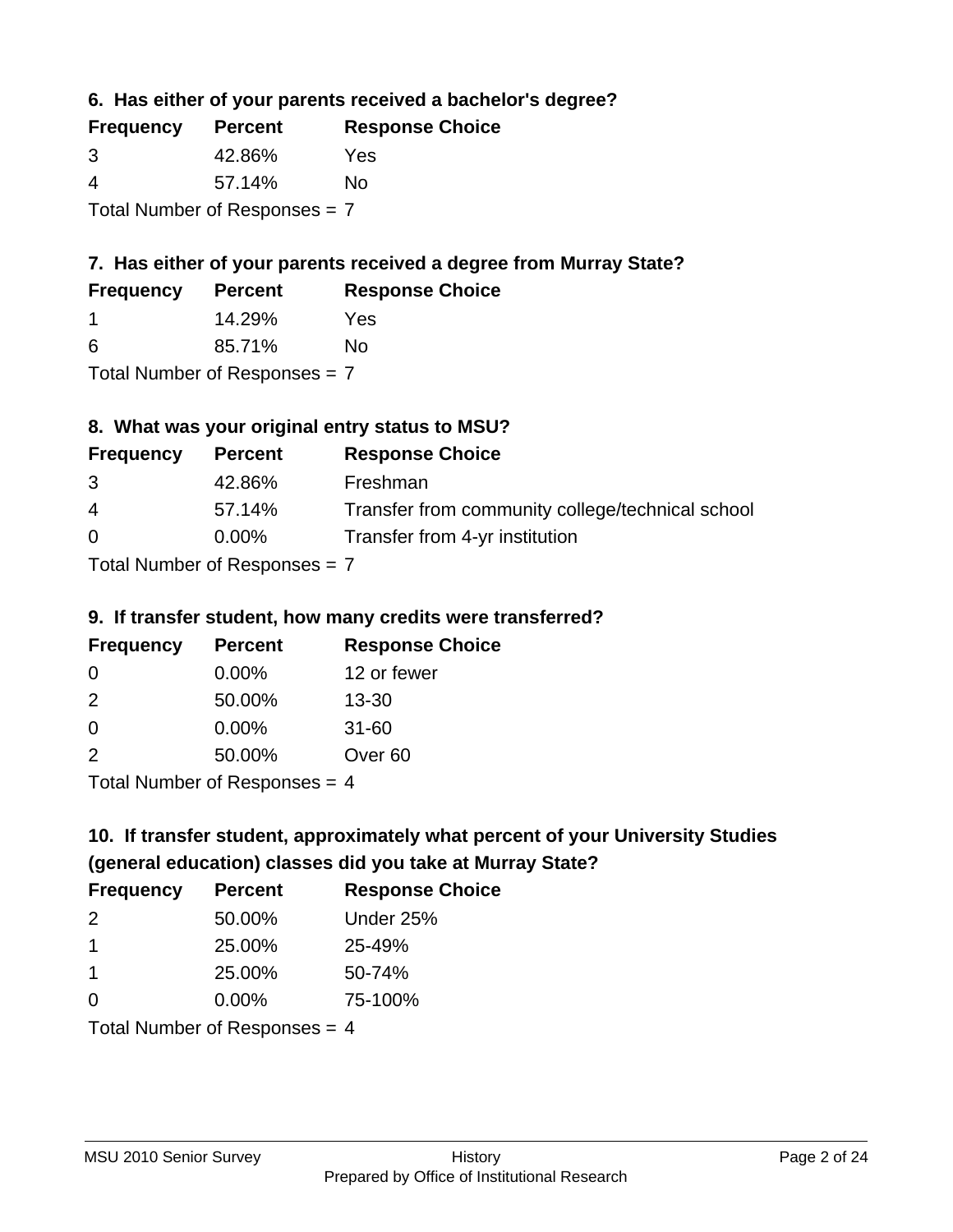### **11. What has been your attendance status at MSU?**

| <b>Frequency</b>              | <b>Percent</b> | <b>Response Choice</b>     |
|-------------------------------|----------------|----------------------------|
| 6                             | 85.71%         | <b>Primarily full-time</b> |
| -1                            | 14.29%         | <b>Primarily part-time</b> |
| Total Number of Responses = 7 |                |                            |

## **12. In which Residential College are you a member?**

| <b>Frequency</b> | <b>Percent</b> | <b>Response Choice</b>            |
|------------------|----------------|-----------------------------------|
| 1                | 16.67%         | Do not know                       |
| 0                | $0.00\%$       | <b>Clark College</b>              |
| 0                | 0.00%          | <b>Elizabeth College</b>          |
|                  | 16.67%         | <b>Franklin-Springer Colleges</b> |
|                  | 16.67%         | <b>Hart College</b>               |
| 0                | $0.00\%$       | <b>Hester College</b>             |
|                  | 16.67%         | <b>Regents College</b>            |
|                  | 16.67%         | <b>Richmond College</b>           |
|                  | 16.67%         | <b>White College</b>              |
|                  |                |                                   |

Total Number of Responses = 6

## **13. Have you ever received any type of Financial Aid while at MSU? (Scholarships, grants, work-study, etc.)**

| <b>Frequency</b>              | <b>Percent</b> | <b>Response Choice</b> |
|-------------------------------|----------------|------------------------|
| 7                             | 100.00%        | Yes                    |
| 0                             | $0.00\%$       | Nο                     |
| Total Number of Responses = 7 |                |                        |

### **14. What degree are you seeking at this time?**

| <b>Frequency</b> | <b>Percent</b>                  | <b>Response Choice</b> |
|------------------|---------------------------------|------------------------|
| 0                | $0.00\%$                        | Associate              |
| 7                | 100.00%                         | <b>Baccalaureate</b>   |
|                  | Total Number of Responses $= 7$ |                        |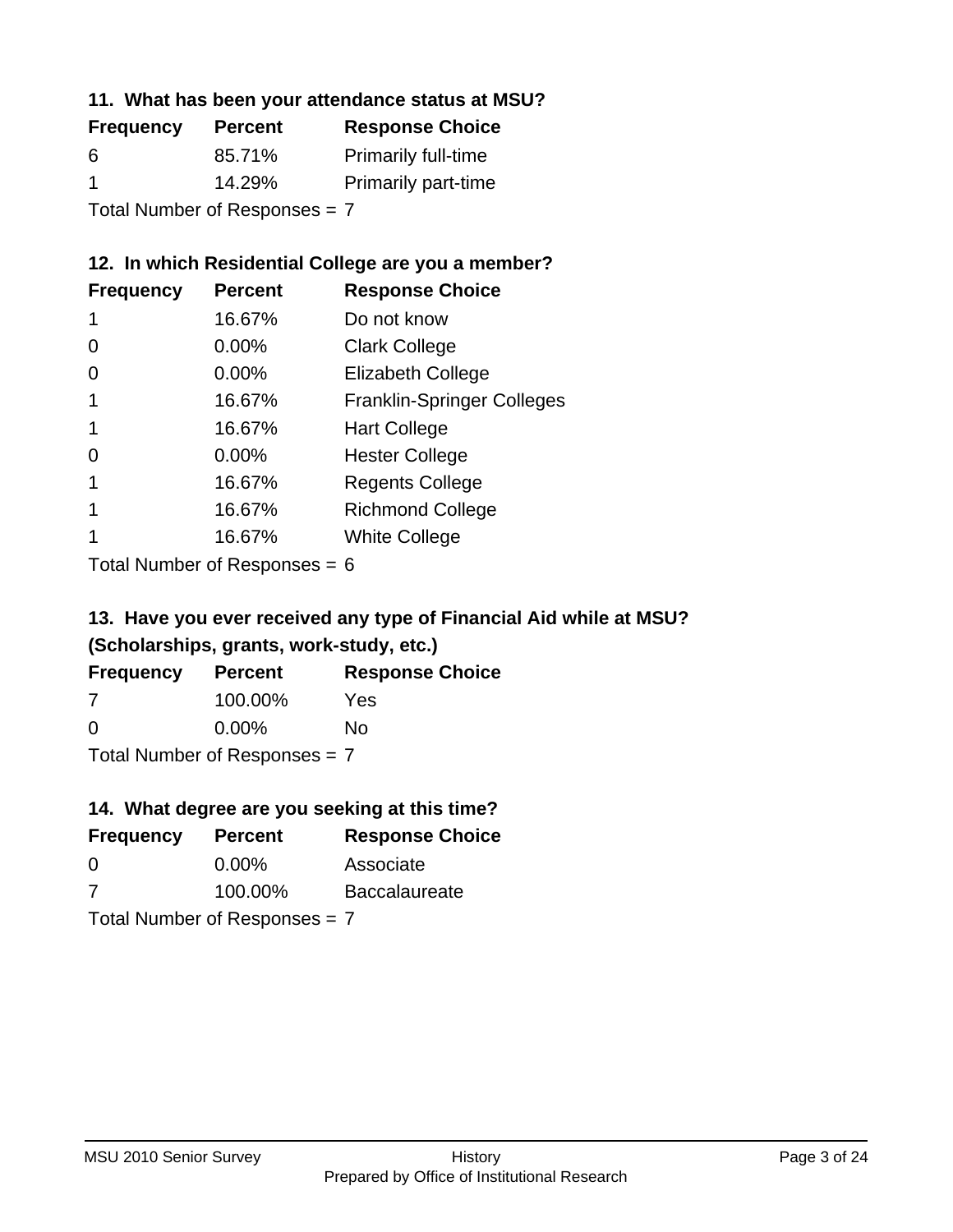**15. How many years will it take you to complete your degree from the point of your initial enrollment in college (including any time at a previous institution)?**

| <b>Frequency</b> | <b>Percent</b> | <b>Response Choice</b> |
|------------------|----------------|------------------------|
| $\Omega$         | 0.00%          | Two                    |
| 1                | 14.29%         | <b>Three</b>           |
| 3                | 42.86%         | Four                   |
| 2                | 28.57%         | Five                   |
| 0                | 0.00%          | <b>Six</b>             |
|                  | 14.29%         | More than six          |
|                  |                |                        |

Total Number of Responses = 7

#### **16. In what range does your grade point average fall?**

| <b>Frequency</b> | <b>Percent</b> | <b>Response Choice</b> |
|------------------|----------------|------------------------|
| O                | $0.00\%$       | $2.00 - 2.50$          |
| 1                | 14.29%         | $2.51 - 3.00$          |
| $\mathcal{P}$    | 28.57%         | $3.01 - 3.50$          |
|                  | 57.14%         | $3.51 - 4.00$          |
|                  |                |                        |

Total Number of Responses = 7

## **They are used to sort the data, and do not appear in this table Questions 17 and 18 relate to department and program information.**

### **19. For what purpose did you enroll at MSU?**

| <b>Frequency</b> | <b>Percent</b>              | <b>Response Choice</b>                    |
|------------------|-----------------------------|-------------------------------------------|
| 0                | $0.00\%$                    | To receive an associate degree            |
| 7                | 100.00%                     | To receive a baccalaureate degree         |
| $\overline{0}$   | $0.00\%$                    | To take a few job related courses         |
| $\Omega$         | $0.00\%$                    | To transfer to another college/university |
|                  | Total Number of Despesses 7 |                                           |

Total Number of Responses = 7

# **20. What is the highest degree you eventually hope to receive?**

| <b>Frequency</b> | <b>Percent</b>             | <b>Response Choice</b> |
|------------------|----------------------------|------------------------|
| 0                | $0.00\%$                   | Associate              |
| 0                | $0.00\%$                   | <b>Baccalaureate</b>   |
| 3                | 42.86%                     | Graduate               |
| 4                | 57.14%                     | Professional           |
|                  | Tatal Number of Desperance |                        |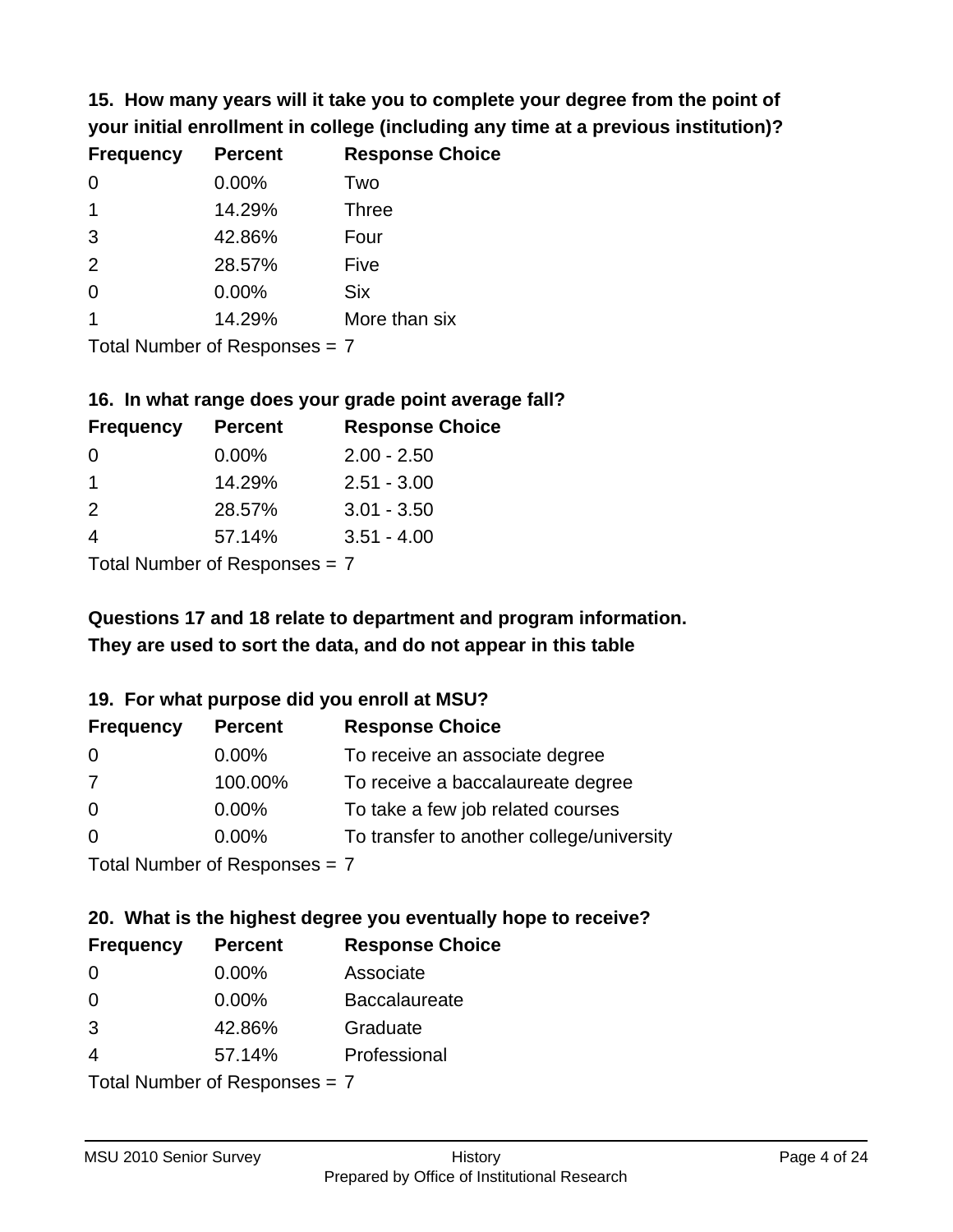### **21. Which best describes your situation?**

| <b>Frequency</b> | <b>Percent</b> | <b>Response Choice</b>               |
|------------------|----------------|--------------------------------------|
| -4               | 57.14%         | Did not change major/area            |
| $\Omega$         | $0.00\%$       | Did not initially declare major/area |
| 3                | 42.86%         | Changed major/area                   |
|                  |                |                                      |

Total Number of Responses = 7

## **22. While school was in session during the past year, how many hours per week, on average, did you work for pay?**

| <b>Frequency</b> | <b>Percent</b> | <b>Response Choice</b> |
|------------------|----------------|------------------------|
| 2                | 28.57%         | Did not work           |
| $\overline{1}$   | 14.29%         | Worked 1-10 hrs        |
| 2                | 28.57%         | Worked 11-20 hrs       |
| $\mathbf 1$      | 14.29%         | Worked 21-30 hrs       |
| $\mathbf 1$      | 14.29%         | Worked 31-40 hrs       |
| $\Omega$         | 0.00%          | Worked over 40 hrs     |
|                  |                |                        |

Total Number of Responses = 7

### **23. For the most part, were classes offered at times convenient to you?**

| <b>Frequency</b>                | <b>Percent</b> | <b>Response Choice</b> |
|---------------------------------|----------------|------------------------|
| -7                              | 100.00%        | Yes                    |
| $\Omega$                        | $0.00\%$       | Nο                     |
| Total Number of Responses = $7$ |                |                        |

### **24. If no, what time would you have preferred?**

| <b>Frequency</b> | <b>Percent</b>                  | <b>Response Choice</b> |
|------------------|---------------------------------|------------------------|
| $\Omega$         | #DIV/0!                         | Late afternoon         |
| 0                | #DIV/0!                         | Evening                |
| 0                | #DIV/0!                         | Weekend                |
| $\Omega$         | #DIV/0!                         | During the day         |
|                  | Total Number of Responses = $0$ |                        |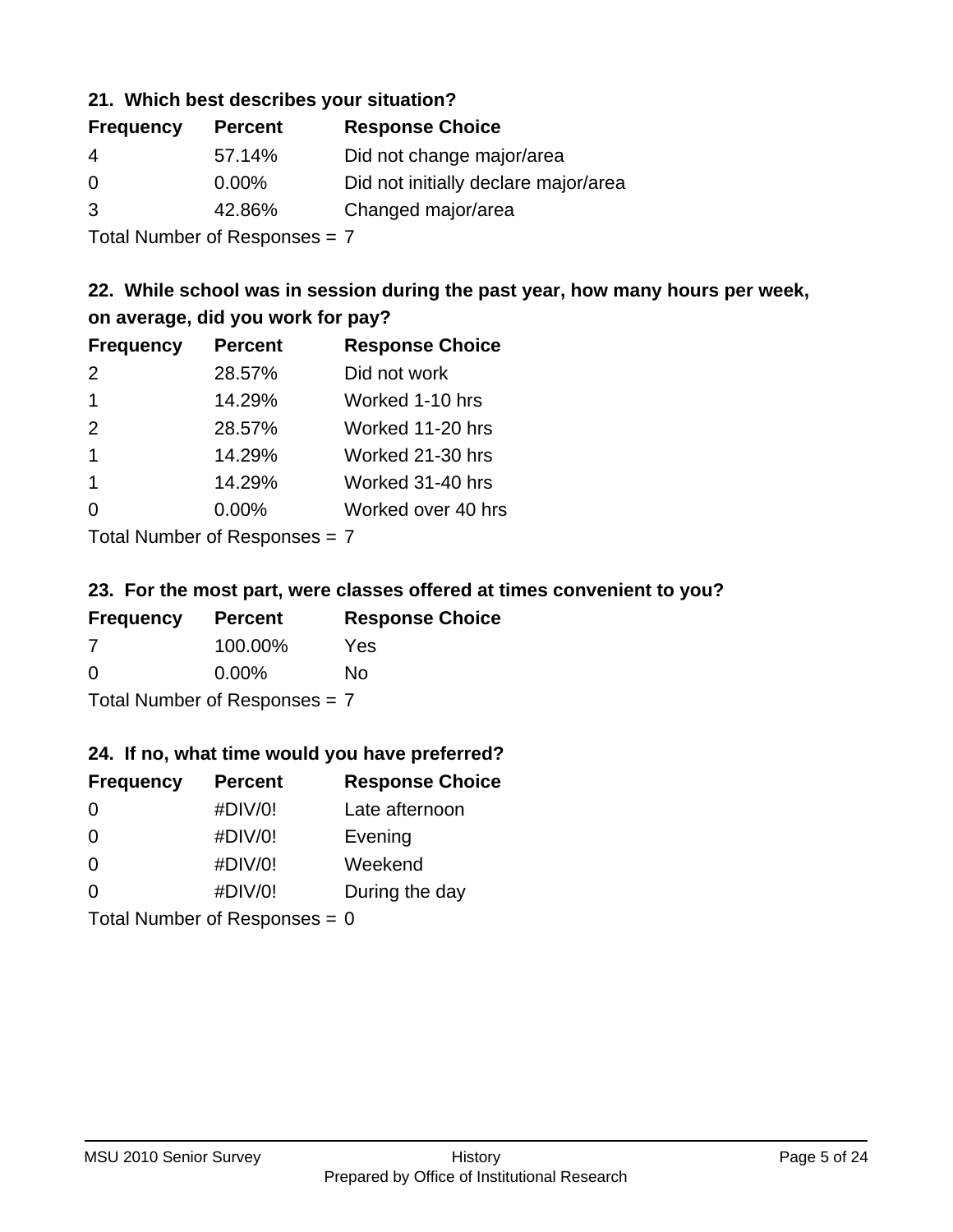## **25. Which best describes the location where you completed the majority of your coursework?**

| <b>Frequency</b> | <b>Percent</b>                  | <b>Response Choice</b> |
|------------------|---------------------------------|------------------------|
| 5                | 71.43%                          | Murray                 |
| 1                | 14.29%                          | Paducah                |
| 0                | 0.00%                           | Ft. Campbell           |
| 1                | 14.29%                          | Madisonville           |
| 0                | 0.00%                           | Hopkinsville           |
| 0                | 0.00%                           | Henderson              |
| 0                | 0.00%                           | On the Internet        |
| 0                | 0.00%                           | Other                  |
|                  | Total Number of Responses $= 7$ |                        |

**26. Did you take any online courses while at Murray State?**

| <b>Frequency</b>                | <b>Percent</b> | <b>Response Choice</b> |
|---------------------------------|----------------|------------------------|
| -1                              | 14.29%         | Yes                    |
| 6                               | 85.71%         | Nο                     |
| Total Number of Responses = $7$ |                |                        |

## **27. Did it take you an extra semester or more to complete degree requirements at Murray State?**

| <b>Frequency</b> | <b>Percent</b>             | <b>Response Choice</b> |
|------------------|----------------------------|------------------------|
|                  | 14.29%                     | Yes                    |
| 6                | 85.71%                     | Nο                     |
|                  | Tatal Manakan af Dagmanage |                        |

Total Number of Responses = 7

### **28. If yes, why did it take you an extra semester or more?**

| <b>Frequency</b> | <b>Percent</b>                  | <b>Response Choice</b>                                       |
|------------------|---------------------------------|--------------------------------------------------------------|
| $\overline{0}$   | $0.00\%$                        | Work obligation limited my enrollment.                       |
| $\mathbf 0$      | $0.00\%$                        | Family obligations limited my enrollment.                    |
| $\overline{0}$   | $0.00\%$                        | Tuition and other costs of attendance limited my enrollment. |
| $\mathbf 0$      | $0.00\%$                        | A decision to change majors added to my requirements.        |
| $\mathbf 0$      | $0.00\%$                        | A required course or courses were not offered.               |
| $\mathbf{1}$     | 100.00%                         | Credits were lost transferring to Murray State.              |
| $\Omega$         | $0.00\%$                        | Other                                                        |
|                  | Total Number of Responses $= 1$ |                                                              |

MSU 2010 Senior Survey **History**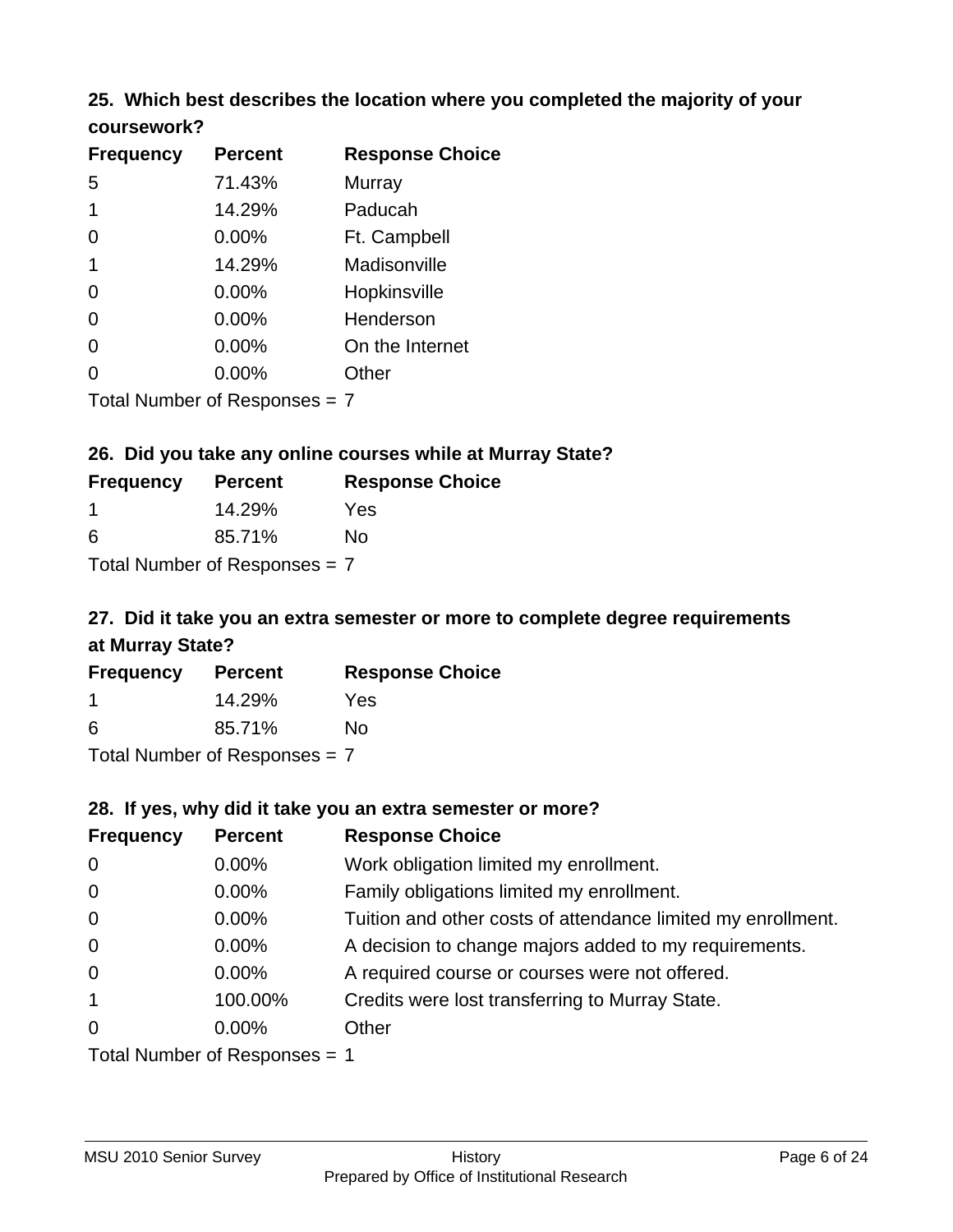## **29. Did you have trouble getting any course(s) you needed while at Murray State?**

| <b>Frequency</b>                | <b>Percent</b> | <b>Response Choice</b> |  |
|---------------------------------|----------------|------------------------|--|
| -3                              | 42.86%         | Yes                    |  |
| -4                              | 57.14%         | Nο                     |  |
| Total Number of Responses = $7$ |                |                        |  |

### **30. If yes, why did you have trouble getting the course?**

| <b>Frequency</b> | <b>Percent</b> | <b>Response Choice</b>                                |
|------------------|----------------|-------------------------------------------------------|
| 2                | 66.67%         | Not offered the semester I needed it.                 |
| $\overline{1}$   | 33.33%         | Not offered at hours convenient to my work schedule.  |
| $\overline{0}$   | $0.00\%$       | Not offered at hours suitable for my school schedule. |
| $\overline{0}$   | $0.00\%$       | All course sections were closed.                      |
| $\overline{0}$   | 0.00%          | I was unaware of the prerequisites for the course.    |
|                  |                |                                                       |

Total Number of Responses = 3

## **31. Which statement best describes your experience with off-campus coop/internship?**

| <b>Frequency</b> | <b>Percent</b> | <b>Response Choice</b>             |
|------------------|----------------|------------------------------------|
| 5                | 71.43%         | Cannot judge, I did not have one.  |
| $\mathbf 1$      | 14.29%         | My experience was very valuable.   |
| $\overline{1}$   | 14.29%         | My experience was valuable.        |
| $\Omega$         | $0.00\%$       | My experience was of little value. |
| $\Omega$         | 0.00%          | My experience was of no value.     |
|                  |                |                                    |

Total Number of Responses = 7

## **32. Which statement best describes your experience with on-campus faculty-directed research, scholarly, or creative project?**

| <b>Frequency</b> | <b>Percent</b>            | <b>Response Choice</b>             |
|------------------|---------------------------|------------------------------------|
| 2                | 28.57%                    | Cannot judge; I did not have one.  |
| $\overline{4}$   | 57.14%                    | My experience was very valuable.   |
| $\overline{1}$   | 14.29%                    | My experience was valuable.        |
| $\Omega$         | $0.00\%$                  | My experience was of little value. |
| $\Omega$         | 0.00%                     | My experience was of no value.     |
|                  | Total Number of Deepersee |                                    |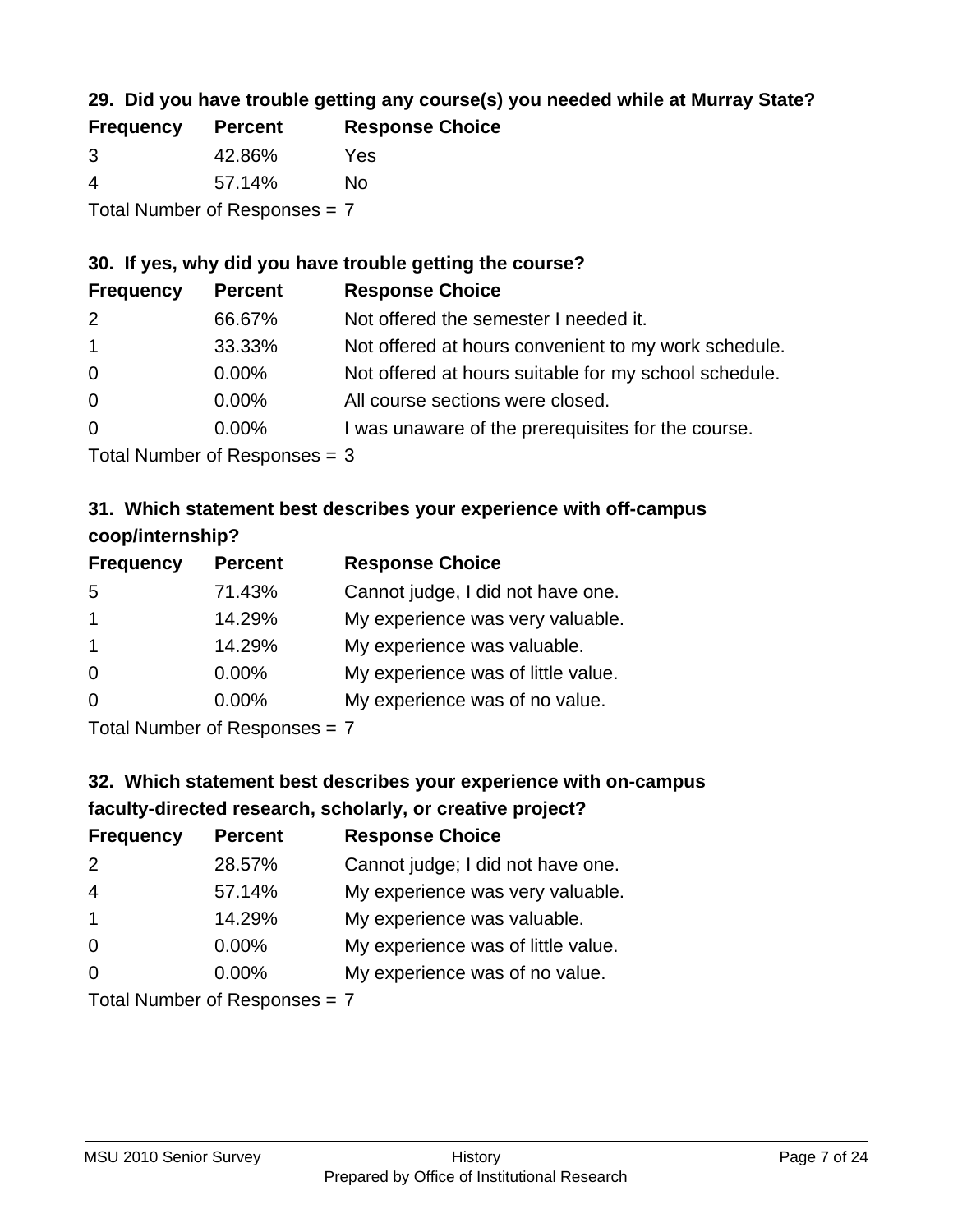#### **33. Which statement best describes your experience with academic advising in your major/area?**

| 11.70011110001701001 |                |                                                       |
|----------------------|----------------|-------------------------------------------------------|
| <b>Frequency</b>     | <b>Percent</b> | <b>Response Choice</b>                                |
| 0                    | $0.00\%$       | Cannot judge; I did not make use of the opportunity.  |
| 5                    | 71.43%         | I was satisfied with information my adviser provided. |
| 2                    | 28.57%         | Advice was inaccurate, incomplete, or misleading.     |
| $\overline{0}$       | $0.00\%$       | My adviser was not available.                         |
|                      |                |                                                       |

Total Number of Responses = 7

## **For questions 34-48, indicate the extent to which you were satisfied.**

| 34. Class size relative to type of course |  |  |  |  |  |  |  |  |
|-------------------------------------------|--|--|--|--|--|--|--|--|
|-------------------------------------------|--|--|--|--|--|--|--|--|

| <b>Frequency</b> | <b>Percent</b>                | <b>Response Choice</b> |
|------------------|-------------------------------|------------------------|
| 4                | 57.14%                        | Very satisfied         |
| 3                | 42.86%                        | Satisfied              |
| $\Omega$         | $0.00\%$                      | <b>Dissatisfied</b>    |
| $\Omega$         | $0.00\%$                      | Very dissatisfied      |
|                  | Total Number of Reconnege – 7 |                        |

Total Number of Responses  $=$   $\prime$ 

## **35. Out-of-class availability of faculty**

| <b>Frequency</b>           | <b>Percent</b> | <b>Response Choice</b> |
|----------------------------|----------------|------------------------|
| 4                          | 57.14%         | Very satisfied         |
| 3                          | 42.86%         | Satisfied              |
| $\Omega$                   | $0.00\%$       | <b>Dissatisfied</b>    |
| $\Omega$                   | $0.00\%$       | Very dissatisfied      |
| Total Number of Deepersoon |                |                        |

Total Number of Responses = 7

## **36. Effectiveness of your high school preparation for college work**

| <b>Frequency</b> | <b>Percent</b>                | <b>Response Choice</b> |
|------------------|-------------------------------|------------------------|
| 4                | 57.14%                        | Very satisfied         |
| $\mathcal{P}$    | 28.57%                        | Satisfied              |
| $\Omega$         | $0.00\%$                      | <b>Dissatisfied</b>    |
| -1               | 14.29%                        | Very dissatisfied      |
|                  | Total Number of Responses = 7 |                        |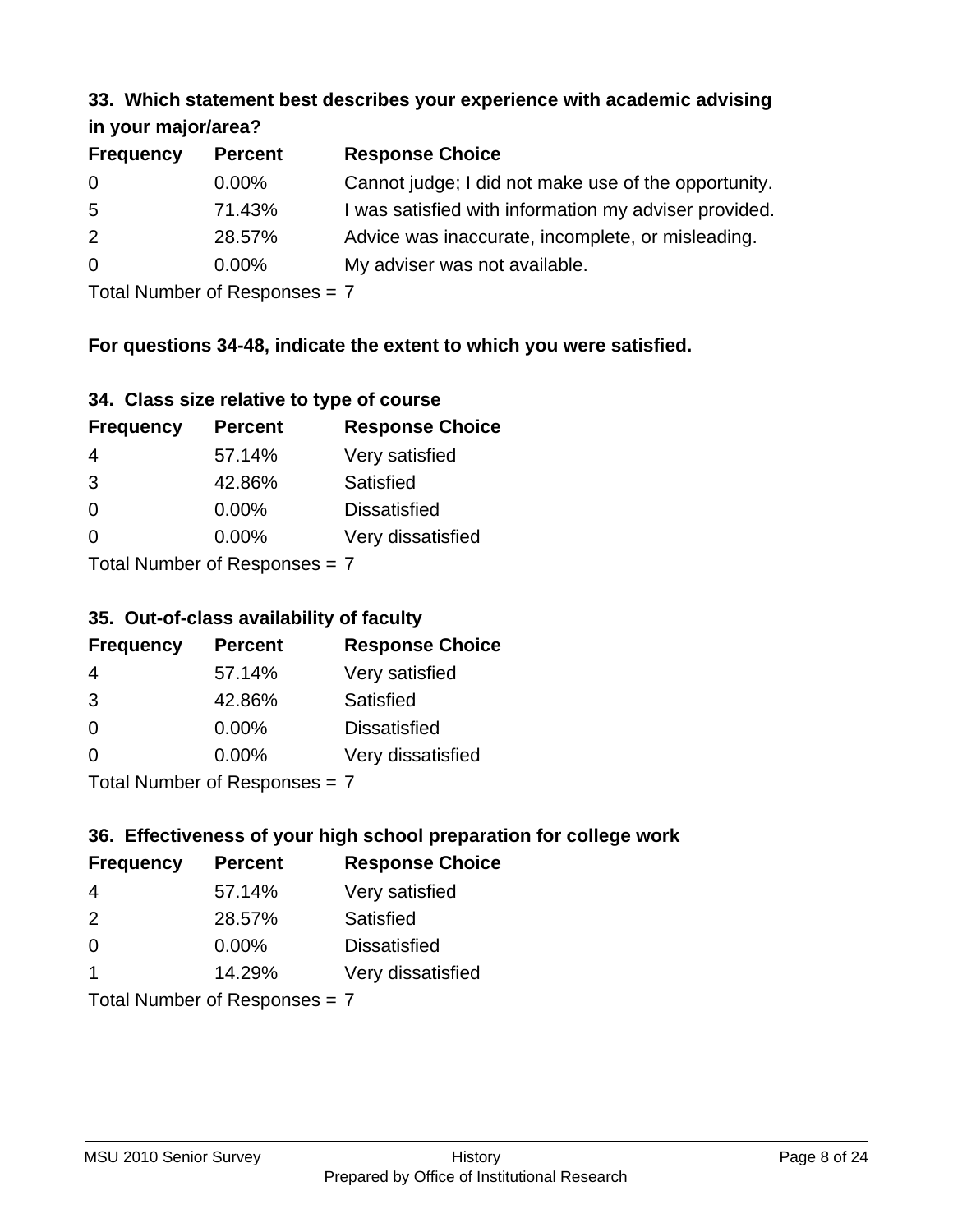## **37. Fairness of faculty in their treatment of individual students**

| <b>Frequency</b> | <b>Percent</b> | <b>Response Choice</b> |
|------------------|----------------|------------------------|
| 4                | 57.14%         | Very satisfied         |
| 3                | 42.86%         | Satisfied              |
| $\Omega$         | $0.00\%$       | <b>Dissatisfied</b>    |
| $\Omega$         | $0.00\%$       | Very dissatisfied      |
|                  |                |                        |

Total Number of Responses = 7

### **38. Overall quality of instruction at Murray State**

| <b>Frequency</b> | <b>Percent</b> | <b>Response Choice</b> |
|------------------|----------------|------------------------|
| 3                | 42.86%         | Very satisfied         |
| 4                | 57.14%         | Satisfied              |
| $\Omega$         | $0.00\%$       | <b>Dissatisfied</b>    |
| $\Omega$         | 0.00%          | Very dissatisfied      |
|                  |                |                        |

Total Number of Responses = 7

## **39. Quality of instruction in University Studies (General Education) courses**

| <b>Frequency</b> | <b>Percent</b>                                                                                                  | <b>Response Choice</b> |
|------------------|-----------------------------------------------------------------------------------------------------------------|------------------------|
| 3                | 42.86%                                                                                                          | Very satisfied         |
| 3                | 42.86%                                                                                                          | Satisfied              |
| $\mathbf 1$      | 14.29%                                                                                                          | <b>Dissatisfied</b>    |
| $\Omega$         | 0.00%                                                                                                           | Very dissatisfied      |
|                  | The Little and the Little Communication of the Communication of the Communication of the Communication of the U |                        |

Total Number of Responses = 7

### **40. Quality of instruction in your major**

| <b>Frequency</b> | <b>Percent</b>             | <b>Response Choice</b> |
|------------------|----------------------------|------------------------|
| .5               | 71.43%                     | Very satisfied         |
| -1               | 14.29%                     | Satisfied              |
| $\mathbf 1$      | 14.29%                     | <b>Dissatisfied</b>    |
| $\Omega$         | $0.00\%$                   | Very dissatisfied      |
|                  | Tatal Number of Desperance |                        |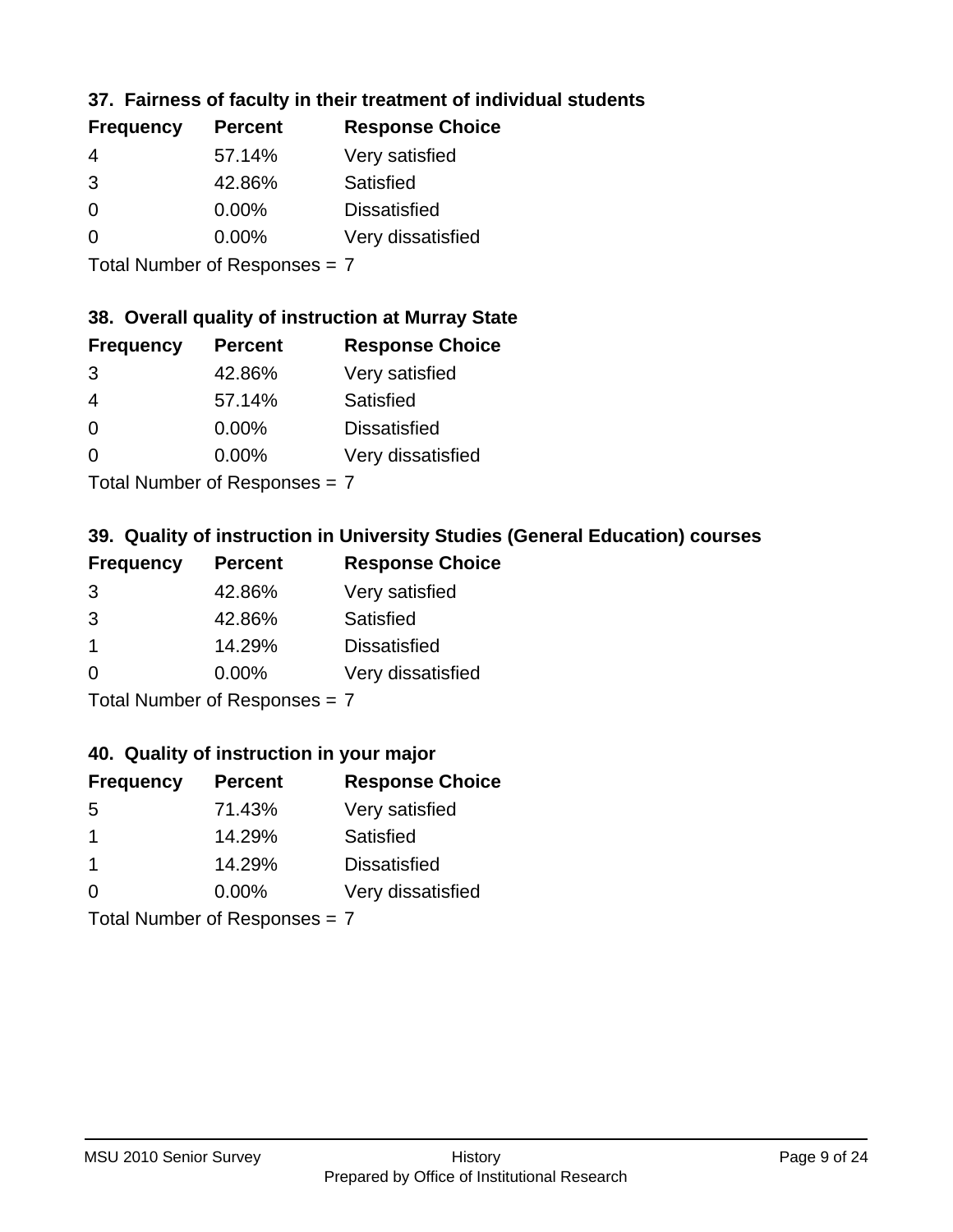## **41. Clarity of program objectives in your major**

| <b>Frequency</b> | <b>Percent</b> | <b>Response Choice</b> |
|------------------|----------------|------------------------|
| 4                | 57.14%         | Very satisfied         |
| $\mathcal{P}$    | 28.57%         | Satisfied              |
|                  | 14.29%         | <b>Dissatisfied</b>    |
| $\Omega$         | 0.00%          | Very dissatisfied      |
|                  |                |                        |

Total Number of Responses = 7

### **42. Intellectual challenge of the academic program**

| <b>Frequency</b> | <b>Percent</b> | <b>Response Choice</b> |
|------------------|----------------|------------------------|
| .5               | 71.43%         | Very satisfied         |
| $\mathcal{P}$    | 28.57%         | Satisfied              |
| $\Omega$         | $0.00\%$       | <b>Dissatisfied</b>    |
| O                | $0.00\%$       | Very dissatisfied      |
|                  |                |                        |

Total Number of Responses = 7

## **43. Encouragement and information from your major department for employment after graduation**

| <b>Frequency</b>     | <b>Percent</b> | <b>Response Choice</b> |
|----------------------|----------------|------------------------|
| -1                   | 14.29%         | Very satisfied         |
| 4                    | 57.14%         | Satisfied              |
| $\blacktriangleleft$ | 14.29%         | <b>Dissatisfied</b>    |
| -1                   | 14.29%         | Very dissatisfied      |
|                      |                |                        |

Total Number of Responses = 7

## **44. Availability of opportunities to engage in a faculty-mentored research,**

## **scholarly, or creative project in your area of study/interest**

| <b>Frequency</b> | <b>Percent</b> | <b>Response Choice</b> |
|------------------|----------------|------------------------|
| $\mathcal{P}$    | 28.57%         | Very satisfied         |
| -1               | 14.29%         | Satisfied              |
| 3                | 42.86%         | <b>Dissatisfied</b>    |
|                  | 14.29%         | Very dissatisfied      |
|                  |                |                        |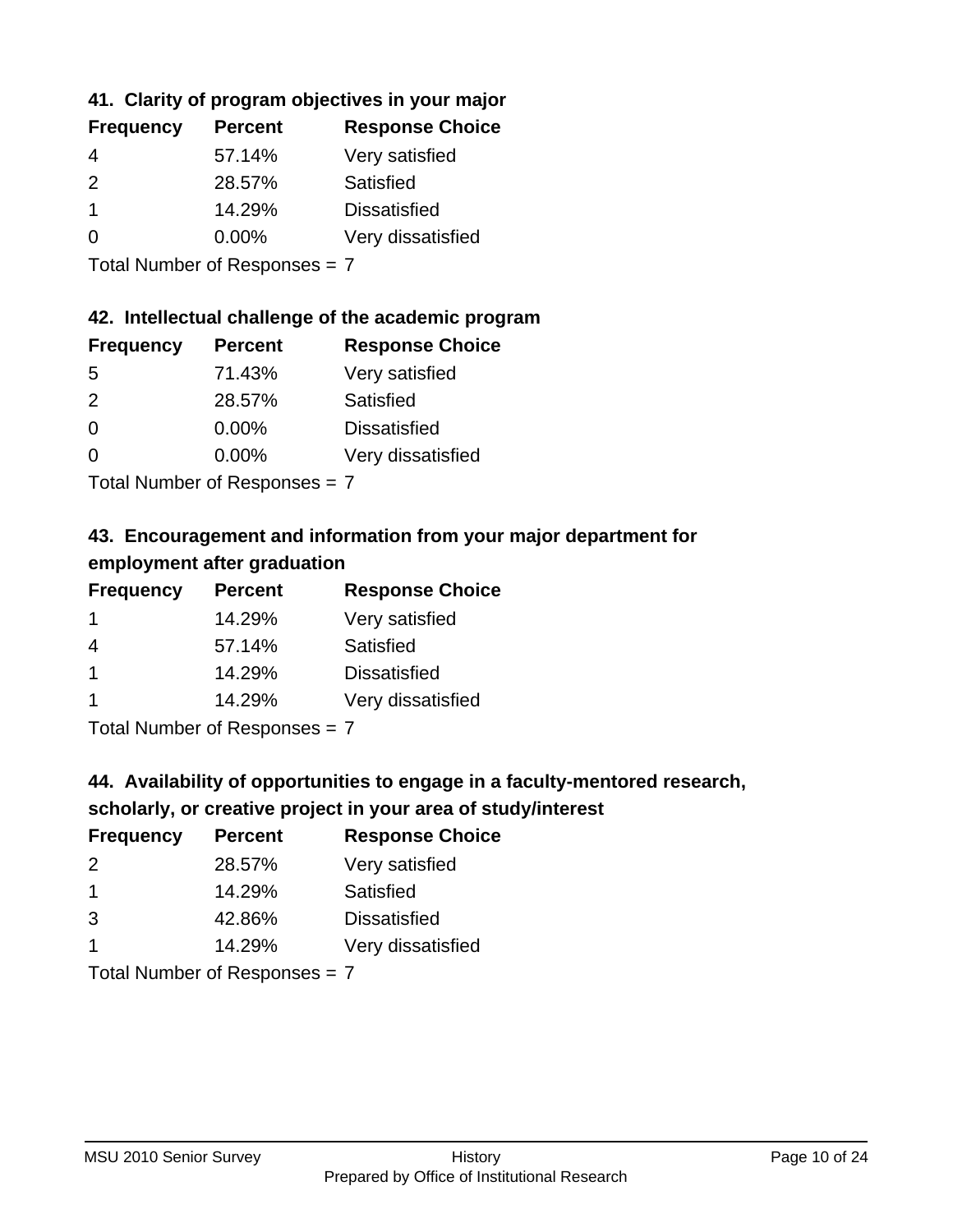### **45. Library hours**

| <b>Frequency</b> | <b>Percent</b> | <b>Response Choice</b> |
|------------------|----------------|------------------------|
| 2                | 28.57%         | Very satisfied         |
| 3                | 42.86%         | Satisfied              |
|                  | 14.29%         | <b>Dissatisfied</b>    |
|                  | 14.29%         | Very dissatisfied      |
|                  |                |                        |

Total Number of Responses = 7

### **46. Effectiveness of library personnel in meeting your information needs**

| <b>Frequency</b> | <b>Percent</b> | <b>Response Choice</b> |
|------------------|----------------|------------------------|
| $\mathcal{P}$    | 28.57%         | Very satisfied         |
| 4                | 57.14%         | Satisfied              |
| 0                | $0.00\%$       | <b>Dissatisfied</b>    |
|                  | 14.29%         | Very dissatisfied      |
|                  |                |                        |

Total Number of Responses = 7

## **47. Access to library resources on hand**

| <b>Frequency</b> | <b>Percent</b>                          | <b>Response Choice</b> |
|------------------|-----------------------------------------|------------------------|
| $\mathcal{P}$    | 28.57%                                  | Very satisfied         |
| $\mathcal{P}$    | 28.57%                                  | Satisfied              |
| 2                | 28.57%                                  | <b>Dissatisfied</b>    |
| -1               | 14.29%                                  | Very dissatisfied      |
|                  | $T$ at all Message and $D$ are a second |                        |

Total Number of Responses = 7

### **48. Electronic access to library resources**

| <b>Frequency</b> | <b>Percent</b>            | <b>Response Choice</b> |
|------------------|---------------------------|------------------------|
|                  | 14.29%                    | Very satisfied         |
| $\mathcal{P}$    | 28.57%                    | Satisfied              |
| 2                | 28.57%                    | <b>Dissatisfied</b>    |
| $\mathcal{P}$    | 28.57%                    | Very dissatisfied      |
|                  | Total Number of Deepensee |                        |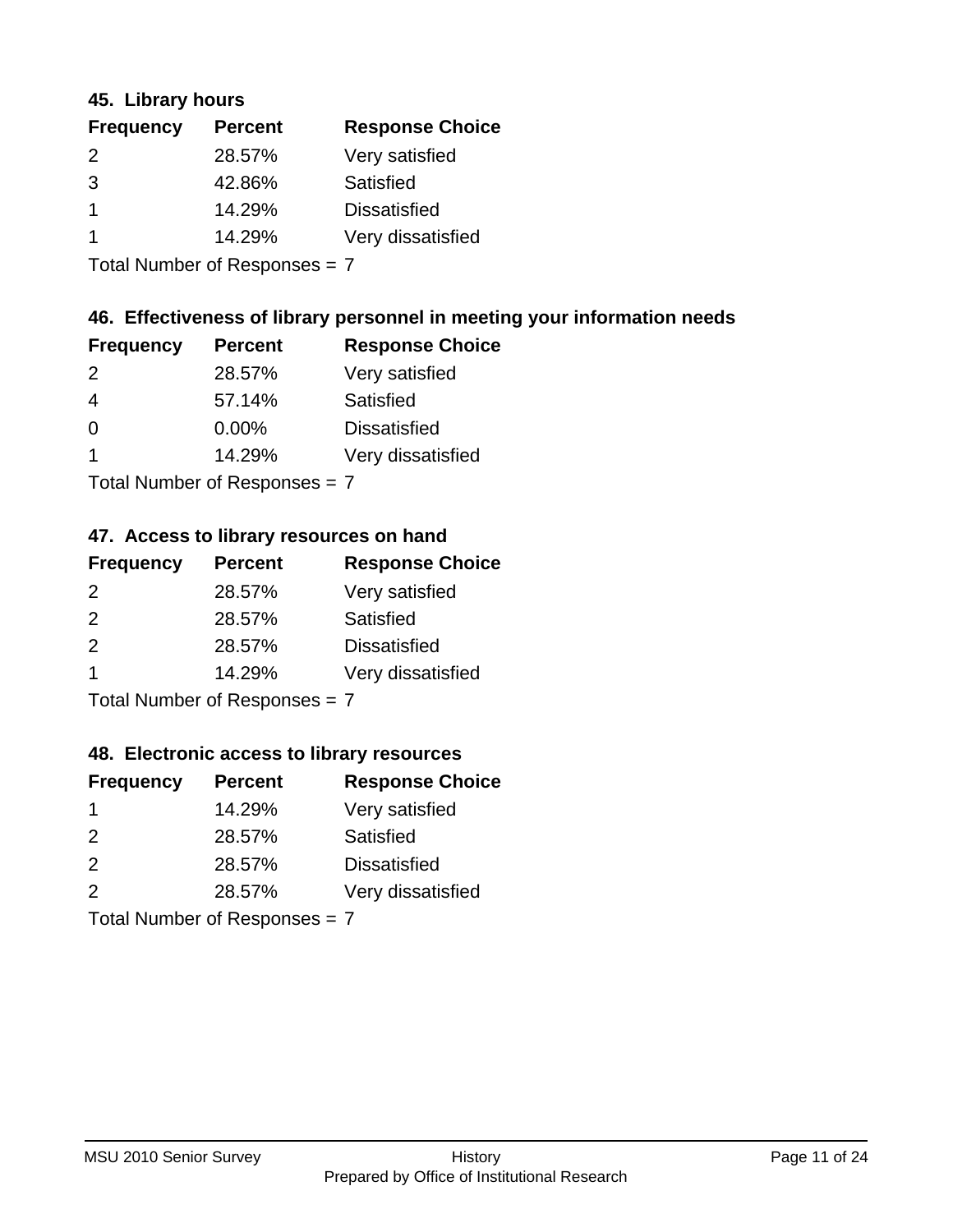**was in helping you achieve these goals. For questions 49-55, please indicate how effective University Studies at MSU** 

## **49. Writing Skills**

| <b>Frequency</b>              | <b>Percent</b> | <b>Response Choice</b> |
|-------------------------------|----------------|------------------------|
| -1                            | 14.29%         | Very effective         |
| 3                             | 42.86%         | Effective              |
| 3                             | 42.86%         | Ineffective            |
| $\Omega$                      | $0.00\%$       | Very ineffective       |
| Total Number of Responses = 7 |                |                        |

**50. Speaking Skills**

| <b>Frequency</b>               | <b>Percent</b> | <b>Response Choice</b> |
|--------------------------------|----------------|------------------------|
| 1                              | 14.29%         | Very effective         |
| 3                              | 42.86%         | Effective              |
| 3                              | 42.86%         | Ineffective            |
| ∩                              | $0.00\%$       | Very ineffective       |
| $Total Number of Denonone = 7$ |                |                        |

Total Number of Responses = 7

### **51. Critical Thinking Skills**

| <b>Frequency</b> | <b>Percent</b>             | <b>Response Choice</b> |
|------------------|----------------------------|------------------------|
| $\mathcal{P}$    | 28.57%                     | Very effective         |
| 3                | 42.86%                     | Effective              |
| 2                | 28.57%                     | Ineffective            |
| $\Omega$         | 0.00%                      | Very ineffective       |
|                  | Total Number of Desperance |                        |

Total Number of Responses = 7

## **52. Computer Technology**

| <b>Frequency</b> | <b>Percent</b>                | <b>Response Choice</b> |
|------------------|-------------------------------|------------------------|
| -1               | 14.29%                        | Very effective         |
| 5                | 71.43%                        | Effective              |
| $\mathbf 1$      | 14.29%                        | Ineffective            |
| $\Omega$         | $0.00\%$                      | Very ineffective       |
|                  | Total Number of Responses = 7 |                        |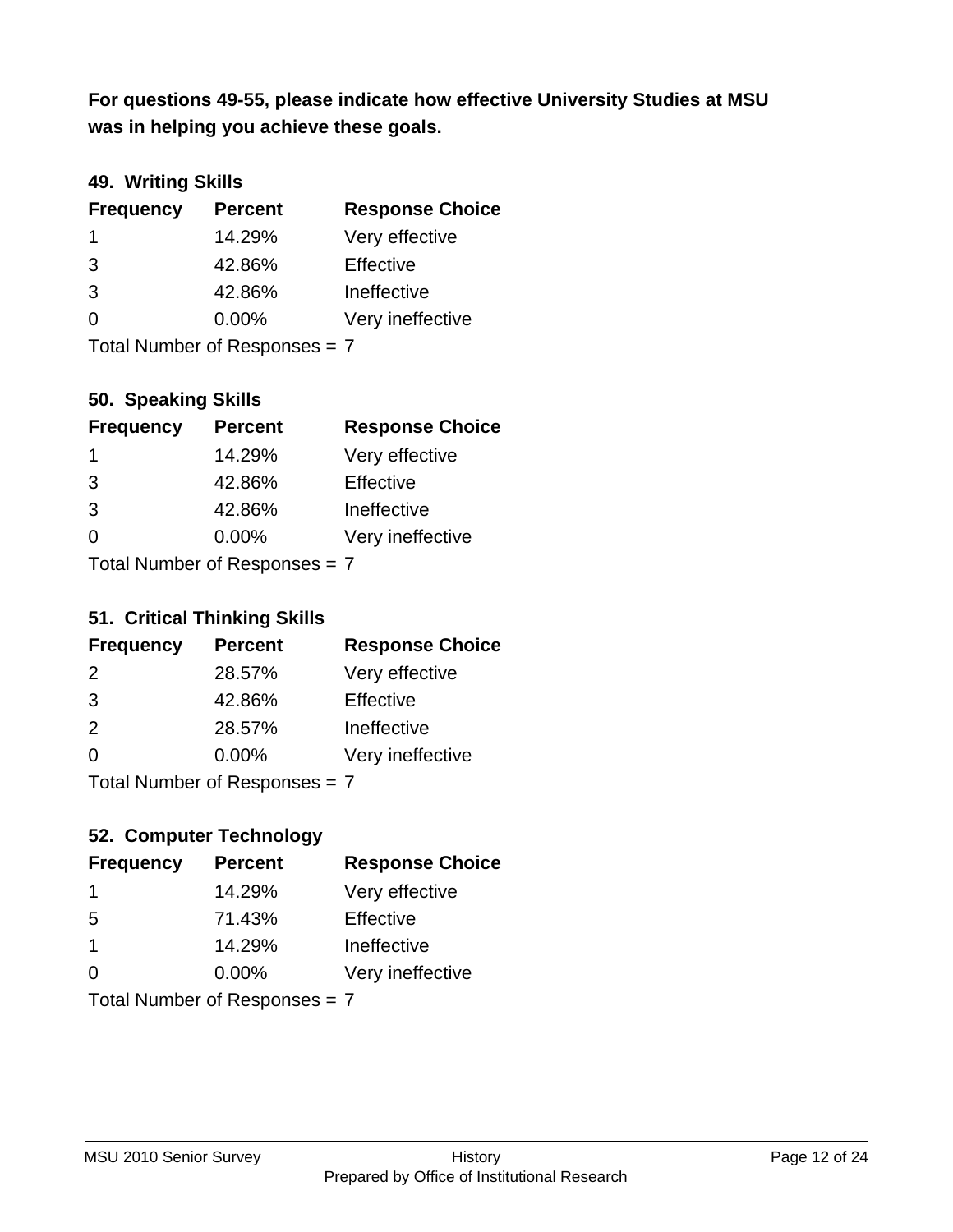### **53. General Knowledge in the liberal arts and sciences**

| <b>Frequency</b> | <b>Percent</b> | <b>Response Choice</b> |
|------------------|----------------|------------------------|
| 3                | 42.86%         | Very effective         |
| 3                | 42.86%         | Effective              |
|                  | 14.29%         | Ineffective            |
| $\Omega$         | 0.00%          | Very ineffective       |

Total Number of Responses = 7

### **54. International Perspectives**

| <b>Frequency</b> | <b>Percent</b> | <b>Response Choice</b> |
|------------------|----------------|------------------------|
| 3                | 42.86%         | Very effective         |
| $\mathcal{P}$    | 28.57%         | Effective              |
| $\mathcal{P}$    | 28.57%         | Ineffective            |
| ∩                | 0.00%          | Very ineffective       |
|                  |                |                        |

Total Number of Responses = 7

## **55. Stimulation of interest in areas outside your chosen field of study**

| <b>Frequency</b> | <b>Percent</b>              | <b>Response Choice</b> |
|------------------|-----------------------------|------------------------|
| 2                | 28.57%                      | Very effective         |
| 3                | 42.86%                      | Effective              |
| 2                | 28.57%                      | Ineffective            |
| $\Omega$         | 0.00%                       | Very ineffective       |
|                  | Tatal Manualan af Dannannan |                        |

Total Number of Responses = 7

## **For questions 56-83, please indicate how satisfactorily the following met your needs**

#### **56. African-American Student Services**

| <b>Frequency</b> | <b>Percent</b>                | <b>Response Choice</b> |
|------------------|-------------------------------|------------------------|
| 7                | 100.00%                       | Did not use            |
| $\Omega$         | 0.00%                         | Very satisfied         |
| $\Omega$         | 0.00%                         | Satisfied              |
| $\Omega$         | 0.00%                         | <b>Dissatisfied</b>    |
| $\Omega$         | 0.00%                         | Very dissatisfied      |
|                  | Total Number of Responses = 7 |                        |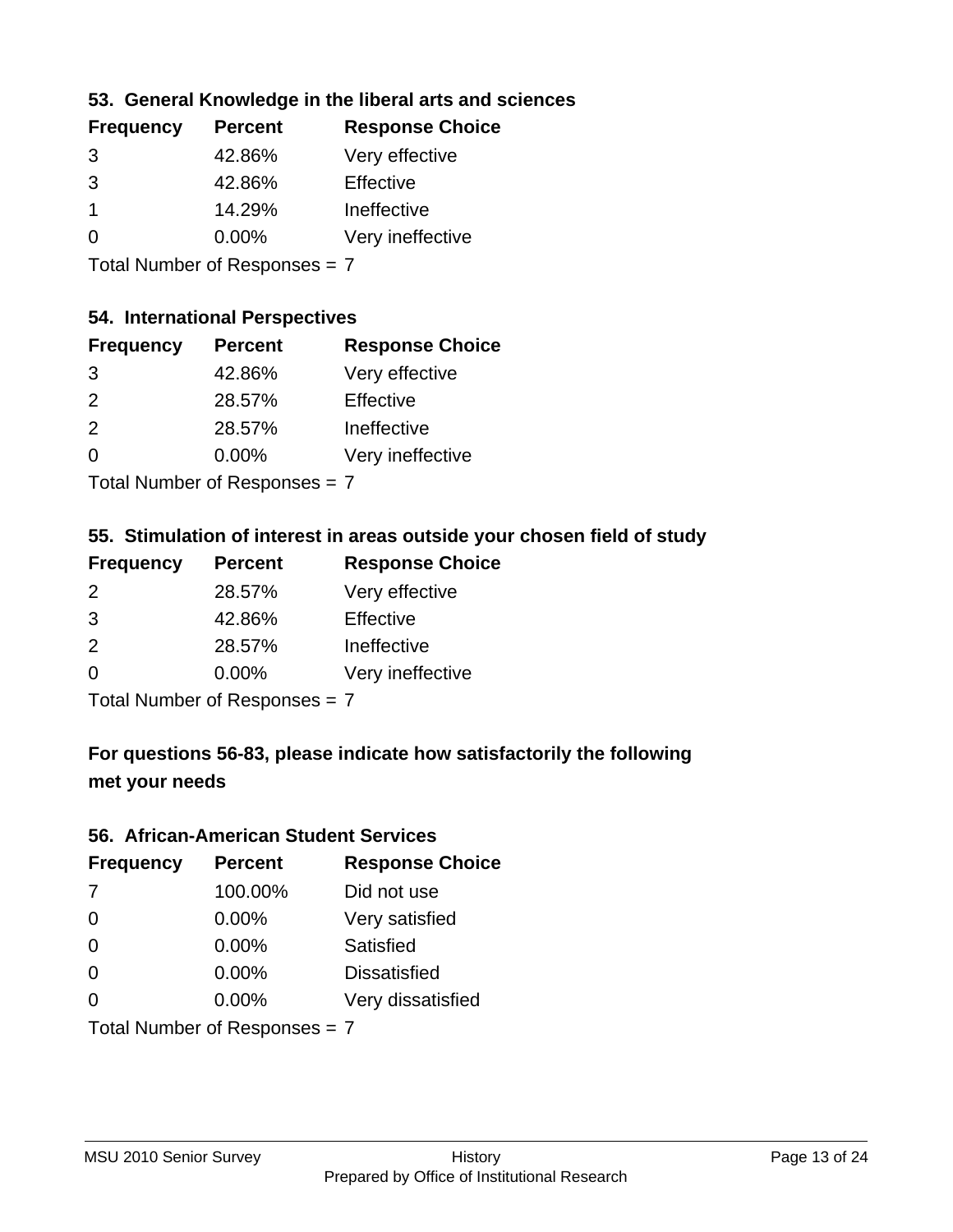### **57. Career Services Office**

| <b>Frequency</b> | <b>Percent</b> | <b>Response Choice</b> |
|------------------|----------------|------------------------|
| 5                | 71.43%         | Did not use            |
| 0                | 0.00%          | Very satisfied         |
| 1                | 14.29%         | Satisfied              |
| 1                | 14.29%         | <b>Dissatisfied</b>    |
|                  | $0.00\%$       | Very dissatisfied      |
|                  |                |                        |

Total Number of Responses = 7

## **58. Counseling and Testing Center**

| <b>Frequency</b>              | <b>Percent</b> | <b>Response Choice</b> |
|-------------------------------|----------------|------------------------|
| -5                            | 71.43%         | Did not use            |
| $\Omega$                      | 0.00%          | Very satisfied         |
| 2                             | 28.57%         | Satisfied              |
| 0                             | 0.00%          | <b>Dissatisfied</b>    |
| 0                             | 0.00%          | Very dissatisfied      |
| $Total Number of Denonce = 7$ |                |                        |

I otal Number of Responses =  $7$ 

#### **59. Cultural programming and activities**

| <b>Frequency</b>              | <b>Percent</b> | <b>Response Choice</b> |
|-------------------------------|----------------|------------------------|
| 6                             | 85.71%         | Did not use            |
| $\Omega$                      | $0.00\%$       | Very satisfied         |
| -1                            | 14.29%         | Satisfied              |
| $\Omega$                      | $0.00\%$       | <b>Dissatisfied</b>    |
| $\Omega$                      | 0.00%          | Very dissatisfied      |
| Total Number of Responses = 7 |                |                        |

### **60. E-study courses**

| <b>Frequency</b> | <b>Percent</b>                | <b>Response Choice</b> |
|------------------|-------------------------------|------------------------|
| 6                | 85.71%                        | Did not use            |
| $\Omega$         | 0.00%                         | Very satisfied         |
| $\mathbf 1$      | 14.29%                        | Satisfied              |
| $\Omega$         | $0.00\%$                      | <b>Dissatisfied</b>    |
| $\Omega$         | $0.00\%$                      | Very dissatisfied      |
|                  | Total Number of Responses = 7 |                        |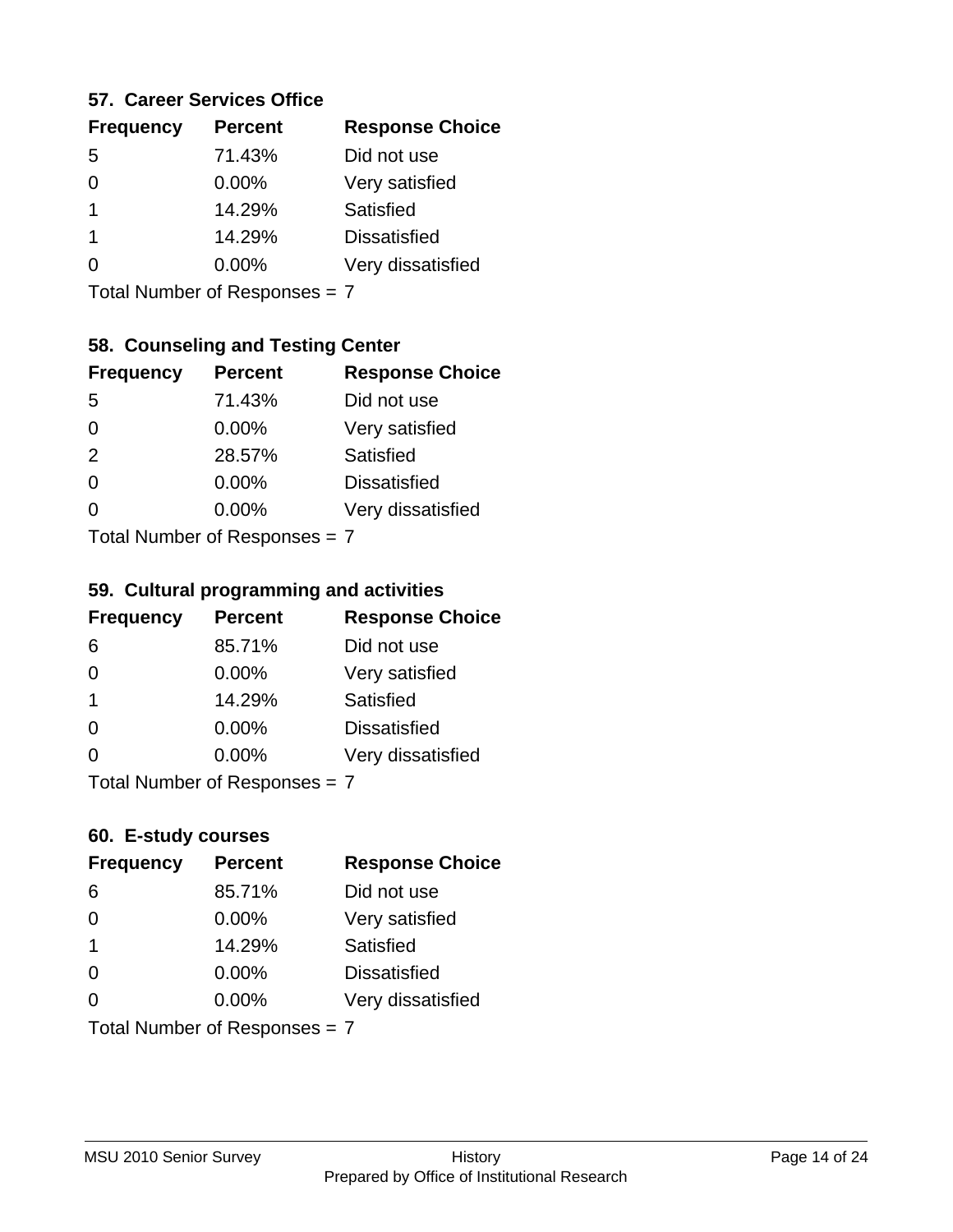### **61. Food Services**

| <b>Frequency</b> | <b>Percent</b> | <b>Response Choice</b> |
|------------------|----------------|------------------------|
| 5                | 71.43%         | Did not use            |
| 0                | 0.00%          | Very satisfied         |
|                  | 14.29%         | Satisfied              |
|                  | 14.29%         | <b>Dissatisfied</b>    |
| O                | $0.00\%$       | Very dissatisfied      |
|                  |                |                        |

Total Number of Responses = 7

## **62. Greek life and activities**

| <b>Frequency</b>                | <b>Percent</b> | <b>Response Choice</b> |
|---------------------------------|----------------|------------------------|
| 6                               | 85.71%         | Did not use            |
| 0                               | 0.00%          | Very satisfied         |
| 1                               | 14.29%         | Satisfied              |
| $\Omega$                        | 0.00%          | <b>Dissatisfied</b>    |
|                                 | 0.00%          | Very dissatisfied      |
| Total Number of Responses = $7$ |                |                        |

#### **63. Health Services**

| <b>Frequency</b> | <b>Percent</b>              | <b>Response Choice</b> |
|------------------|-----------------------------|------------------------|
| 5                | 71.43%                      | Did not use            |
| $\Omega$         | $0.00\%$                    | Very satisfied         |
| -1               | 14.29%                      | <b>Satisfied</b>       |
| -1               | 14.29%                      | <b>Dissatisfied</b>    |
| $\Omega$         | $0.00\%$                    | Very dissatisfied      |
|                  | Total Number of Despanses 7 |                        |

Total Number of Responses = 7

### **64. Honor Societies/Departmental Clubs/Special Interest Organizations**

| <b>Frequency</b>              | <b>Percent</b> | <b>Response Choice</b> |
|-------------------------------|----------------|------------------------|
| $\mathcal{P}$                 | 28.57%         | Did not use            |
| 2                             | 28.57%         | Very satisfied         |
| 2                             | 28.57%         | Satisfied              |
| $\mathbf 1$                   | 14.29%         | <b>Dissatisfied</b>    |
| 0                             | 0.00%          | Very dissatisfied      |
| Total Number of Responses = 7 |                |                        |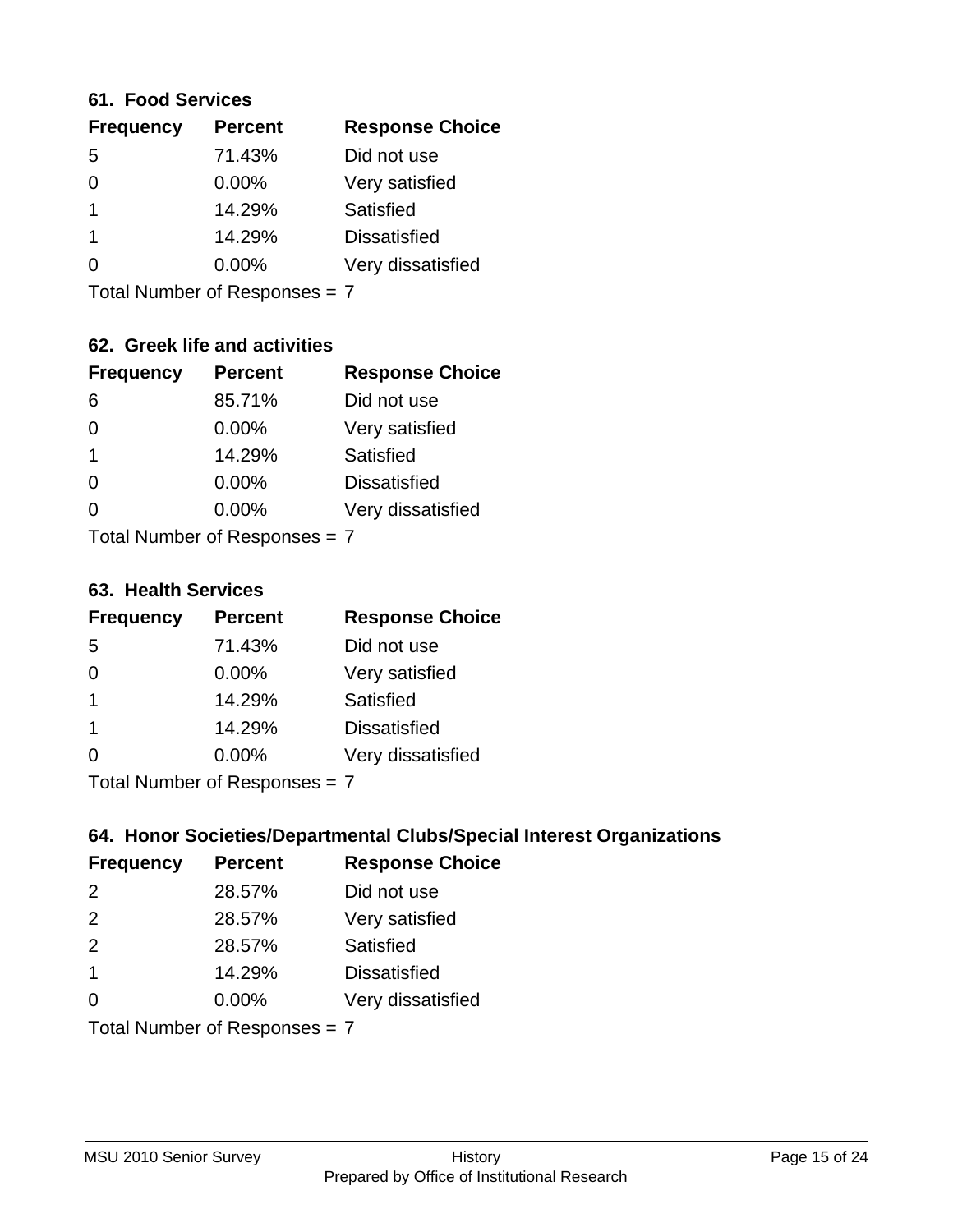### **65. International Programs and activities**

| <b>Frequency</b> | <b>Percent</b> | <b>Response Choice</b> |
|------------------|----------------|------------------------|
| 3                | 42.86%         | Did not use            |
| 3                | 42.86%         | Very satisfied         |
| 1                | 14.29%         | Satisfied              |
| O                | $0.00\%$       | <b>Dissatisfied</b>    |
|                  | $0.00\%$       | Very dissatisfied      |
|                  |                |                        |

Total Number of Responses = 7

## **66. International student support services**

| <b>Frequency</b>                | <b>Percent</b> | <b>Response Choice</b> |
|---------------------------------|----------------|------------------------|
| -5                              | 71.43%         | Did not use            |
| 2                               | 28.57%         | Very satisfied         |
| $\Omega$                        | 0.00%          | <b>Satisfied</b>       |
| $\Omega$                        | 0.00%          | <b>Dissatisfied</b>    |
| $\Omega$                        | $0.00\%$       | Very dissatisfied      |
| $Total Number of Doepopoog = 7$ |                |                        |

Total Number of Responses = 7

### **67. Intramural Sports and Recreation**

| <b>Frequency</b>               | <b>Percent</b> | <b>Response Choice</b> |
|--------------------------------|----------------|------------------------|
| 5                              | 71.43%         | Did not use            |
| $\Omega$                       | $0.00\%$       | Very satisfied         |
| 2                              | 28.57%         | <b>Satisfied</b>       |
| $\Omega$                       | $0.00\%$       | <b>Dissatisfied</b>    |
| $\Omega$                       | $0.00\%$       | Very dissatisfied      |
| Total Number of Poenonces $-7$ |                |                        |

Total Number of Responses = 7

### **68. Lowry Center/Community College**

| <b>Frequency</b>              | <b>Percent</b> | <b>Response Choice</b> |
|-------------------------------|----------------|------------------------|
| 6                             | 85.71%         | Did not use            |
| $\Omega$                      | 0.00%          | Very satisfied         |
| -1                            | 14.29%         | Satisfied              |
| $\Omega$                      | 0.00%          | <b>Dissatisfied</b>    |
| ∩                             | $0.00\%$       | Very dissatisfied      |
| Total Number of Responses = 7 |                |                        |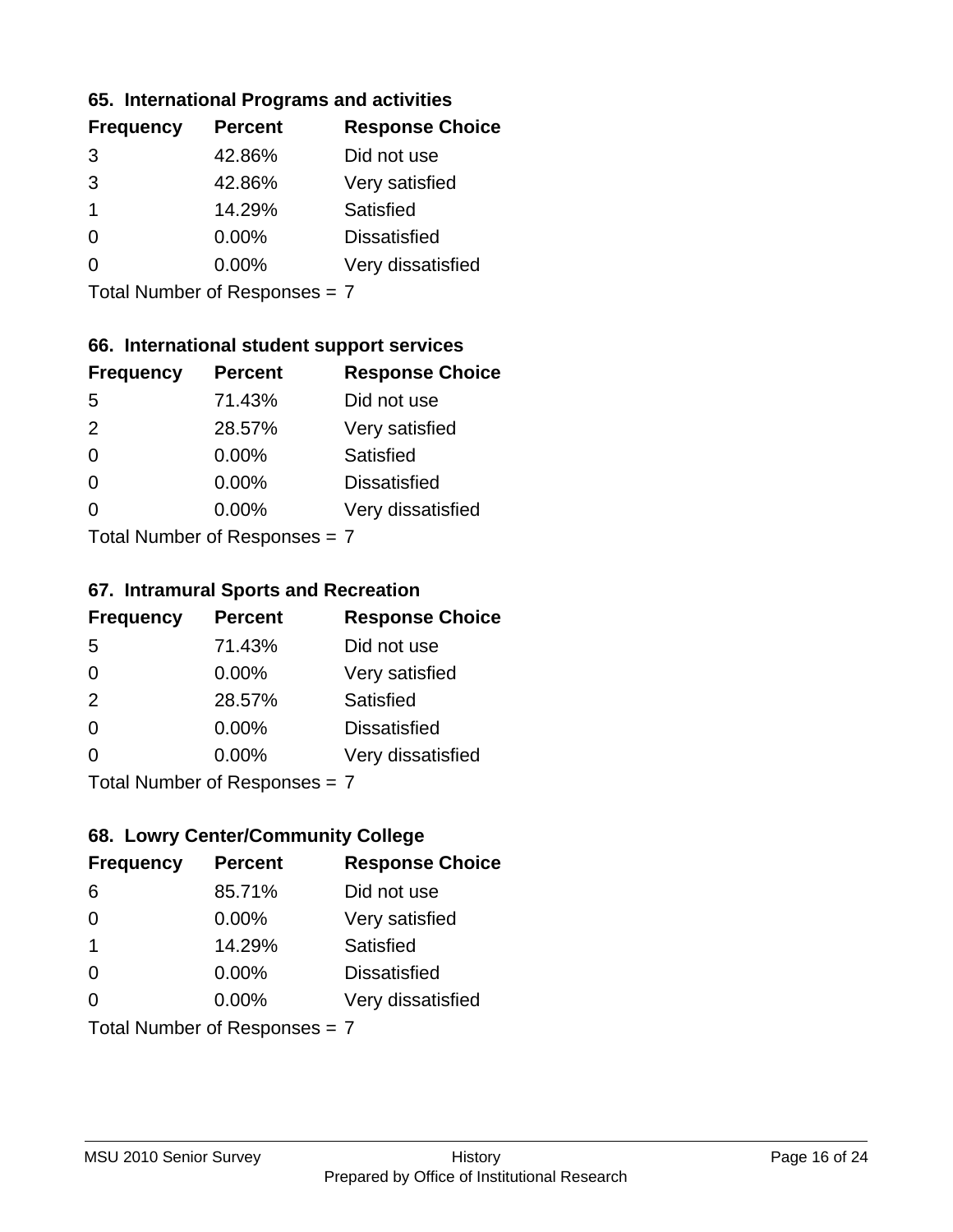## **69. Library**

| <b>Frequency</b> | <b>Percent</b> | <b>Response Choice</b> |
|------------------|----------------|------------------------|
| $\mathcal{P}$    | 28.57%         | Did not use            |
| 1                | 14.29%         | Very satisfied         |
| 1                | 14.29%         | Satisfied              |
| 3                | 42.86%         | <b>Dissatisfied</b>    |
| 0                | $0.00\%$       | Very dissatisfied      |
|                  |                |                        |

Total Number of Responses = 7

## **70. MAP Report**

| <b>Frequency</b>              | <b>Percent</b> | <b>Response Choice</b> |
|-------------------------------|----------------|------------------------|
|                               | 0.00%          | Did not use            |
| $\overline{4}$                | 57.14%         | Very satisfied         |
| 2                             | 28.57%         | Satisfied              |
| 1                             | 14.29%         | <b>Dissatisfied</b>    |
| O                             | 0.00%          | Very dissatisfied      |
| Total Number of Responses = 7 |                |                        |

#### **71. MSU Web site**

| <b>Frequency</b>              | <b>Percent</b> | <b>Response Choice</b> |
|-------------------------------|----------------|------------------------|
| $\Omega$                      | 0.00%          | Did not use            |
| 3                             | 42.86%         | Very satisfied         |
| $\overline{4}$                | 57.14%         | Satisfied              |
| $\Omega$                      | 0.00%          | <b>Dissatisfied</b>    |
| $\Omega$                      | 0.00%          | Very dissatisfied      |
| Total Number of Responses = 7 |                |                        |

### **72. NCAA Sports**

| <b>Frequency</b>              | <b>Percent</b> | <b>Response Choice</b> |
|-------------------------------|----------------|------------------------|
| $\overline{4}$                | 57.14%         | Did not use            |
| 2                             | 28.57%         | Very satisfied         |
| $\mathbf 1$                   | 14.29%         | <b>Satisfied</b>       |
| 0                             | $0.00\%$       | <b>Dissatisfied</b>    |
| $\Omega$                      | 0.00%          | Very dissatisfied      |
| Total Number of Responses = 7 |                |                        |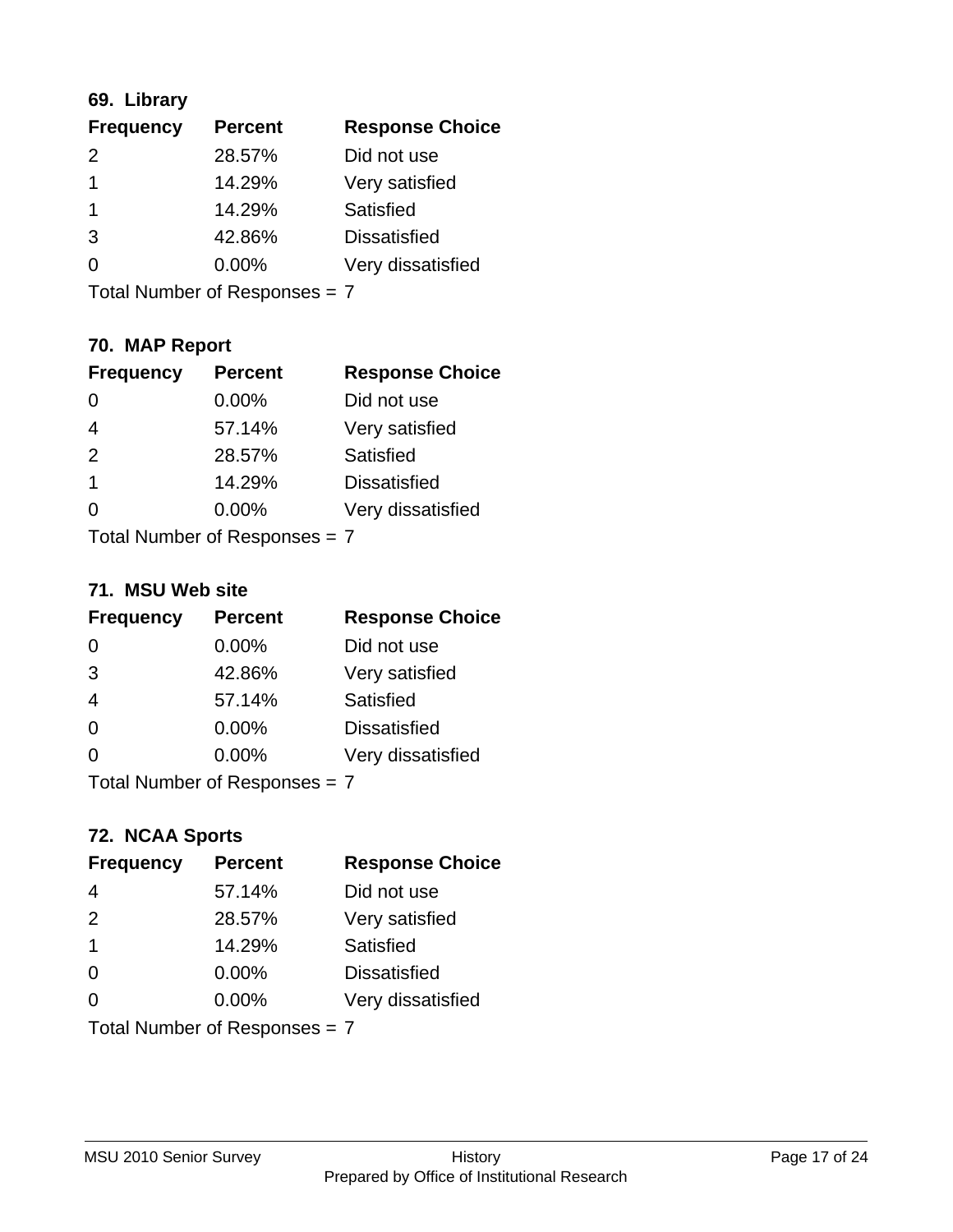### **73. Online courses that are not e-study**

| <b>Frequency</b> | <b>Percent</b> | <b>Response Choice</b> |
|------------------|----------------|------------------------|
| 6                | 85.71%         | Did not use            |
|                  | $0.00\%$       | Very satisfied         |
| 1                | 14.29%         | Satisfied              |
|                  | $0.00\%$       | <b>Dissatisfied</b>    |
|                  | $0.00\%$       | Very dissatisfied      |
|                  |                |                        |

Total Number of Responses = 7

## **74. Racer Touch Registration**

| <b>Frequency</b>            | <b>Percent</b> | <b>Response Choice</b> |
|-----------------------------|----------------|------------------------|
| -1                          | 14.29%         | Did not use            |
| $\mathcal{P}$               | 28.57%         | Very satisfied         |
| 2                           | 28.57%         | Satisfied              |
| 2                           | 28.57%         | <b>Dissatisfied</b>    |
| $\Omega$                    | 0.00%          | Very dissatisfied      |
| Total Number of Despanses 7 |                |                        |

Total Number of Responses = 7

### **75. Residential College programming and activities**

| <b>Frequency</b>         | <b>Percent</b> | <b>Response Choice</b> |
|--------------------------|----------------|------------------------|
| 4                        | 57.14%         | Did not use            |
| 2                        | 28.57%         | Very satisfied         |
| -1                       | 14.29%         | Satisfied              |
| $\Omega$                 | 0.00%          | <b>Dissatisfied</b>    |
| $\Omega$                 | 0.00%          | Very dissatisfied      |
| Total Number of DoEROR 2 |                |                        |

Total Number of Responses = 7

## **76. Scholarships/grants/student employment**

| <b>Frequency</b>        | <b>Percent</b>                | <b>Response Choice</b> |
|-------------------------|-------------------------------|------------------------|
| $\mathcal{P}$           | 28.57%                        | Did not use            |
| 2                       | 28.57%                        | Very satisfied         |
| 2                       | 28.57%                        | Satisfied              |
| $\Omega$                | $0.00\%$                      | <b>Dissatisfied</b>    |
| $\overline{\mathbf{1}}$ | 14.29%                        | Very dissatisfied      |
|                         | Total Number of Responses = 7 |                        |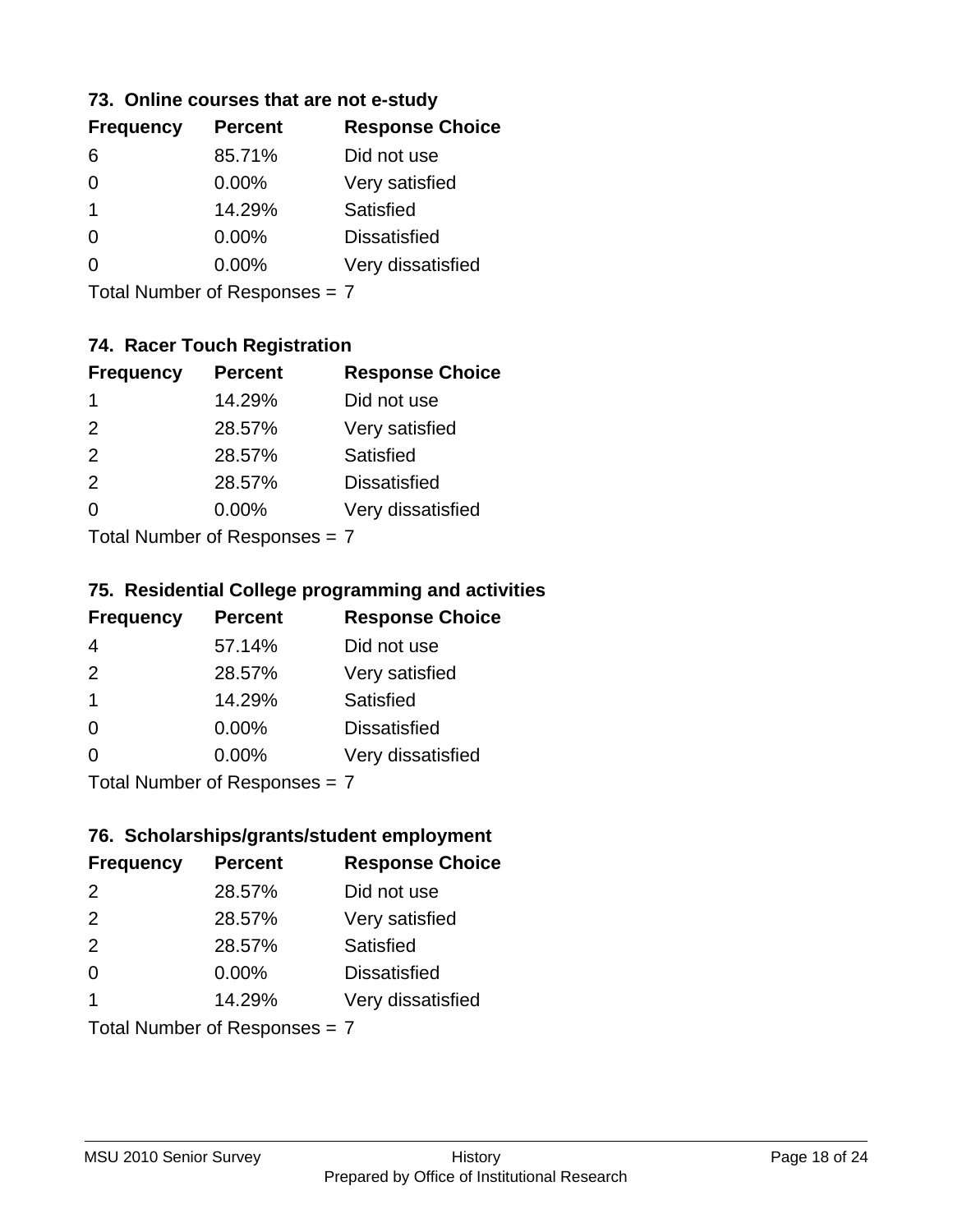### **77. Security Services**

| <b>Frequency</b> | <b>Percent</b> | <b>Response Choice</b> |
|------------------|----------------|------------------------|
| 4                | 57.14%         | Did not use            |
|                  | 14.29%         | Very satisfied         |
| $\mathcal{P}$    | 28.57%         | Satisfied              |
| 0                | 0.00%          | <b>Dissatisfied</b>    |
| O                | $0.00\%$       | Very dissatisfied      |
|                  |                |                        |

Total Number of Responses = 7

## **78. Services for non-traditional students**

| <b>Frequency</b>          | <b>Percent</b> | <b>Response Choice</b> |
|---------------------------|----------------|------------------------|
| -5                        | 71.43%         | Did not use            |
| 1                         | 14.29%         | Very satisfied         |
| -1                        | 14.29%         | Satisfied              |
| $\Omega$                  | 0.00%          | <b>Dissatisfied</b>    |
| ∩                         | 0.00%          | Very dissatisfied      |
| Total Number of Desponses |                |                        |

Total Number of Responses = 7

## **79. Student Support Services (Trio)**

| <b>Frequency</b>              | <b>Percent</b> | <b>Response Choice</b> |
|-------------------------------|----------------|------------------------|
| -7                            | 100.00%        | Did not use            |
| $\Omega$                      | $0.00\%$       | Very satisfied         |
| $\Omega$                      | $0.00\%$       | <b>Satisfied</b>       |
| $\Omega$                      | $0.00\%$       | <b>Dissatisfied</b>    |
| $\Omega$                      | $0.00\%$       | Very dissatisfied      |
| $Total Number of Denonce = 7$ |                |                        |

Total Number of Responses = 7

## **80. Student PIN System**

| <b>Frequency</b>        | <b>Percent</b>                | <b>Response Choice</b> |
|-------------------------|-------------------------------|------------------------|
| $\Omega$                | 0.00%                         | Did not use            |
| $\overline{4}$          | 57.14%                        | Very satisfied         |
| 2                       | 28.57%                        | Satisfied              |
| $\overline{\mathbf{1}}$ | 14.29%                        | <b>Dissatisfied</b>    |
| $\Omega$                | $0.00\%$                      | Very dissatisfied      |
|                         | Total Number of Responses = 7 |                        |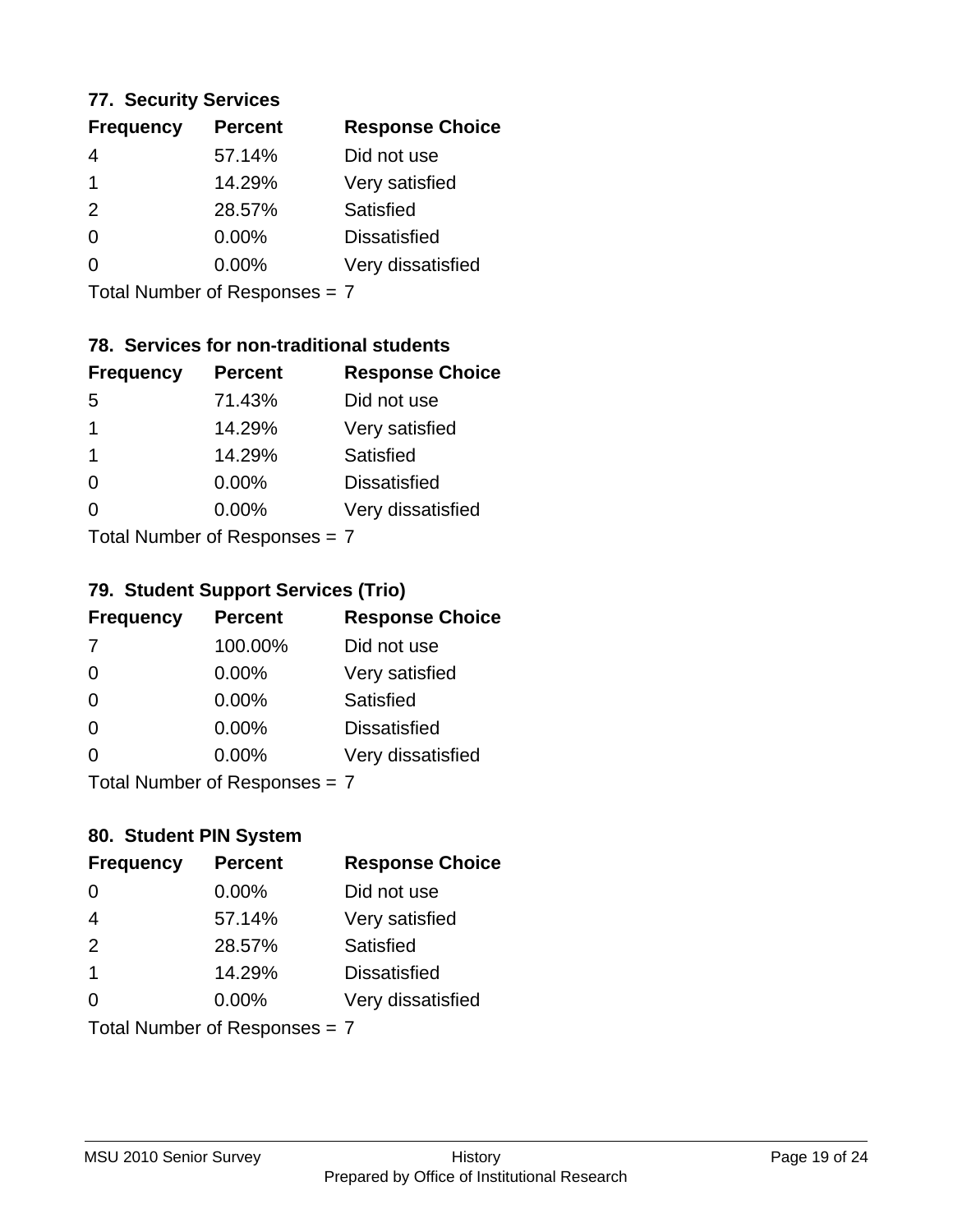### **81. Student Records/Transcript Services**

| <b>Frequency</b> | <b>Percent</b> | <b>Response Choice</b> |
|------------------|----------------|------------------------|
| 0                | 0.00%          | Did not use            |
| 1                | 14.29%         | Very satisfied         |
| 5                | 71.43%         | Satisfied              |
| 1                | 14.29%         | <b>Dissatisfied</b>    |
|                  | $0.00\%$       | Very dissatisfied      |

Total Number of Responses = 7

## **82. Computer and Internet access for study and research needs**

| <b>Frequency</b> | <b>Percent</b> | <b>Response Choice</b> |
|------------------|----------------|------------------------|
| 1                | 14.29%         | Did not use            |
| 3                | 42.86%         | Very satisfied         |
| 3                | 42.86%         | <b>Satisfied</b>       |
| 0                | 0.00%          | <b>Dissatisfied</b>    |
| O                | 0.00%          | Very dissatisfied      |
|                  |                |                        |

Total Number of Responses = 7

#### **83. Women's Center**

| <b>Frequency</b> | <b>Percent</b> | <b>Response Choice</b> |
|------------------|----------------|------------------------|
| 6                | 85.71%         | Did not use            |
| 1                | 14.29%         | Very satisfied         |
| $\Omega$         | 0.00%          | <b>Satisfied</b>       |
| $\Omega$         | $0.00\%$       | <b>Dissatisfied</b>    |
| 0                | 0.00%          | Very dissatisfied      |
|                  |                |                        |

Total Number of Responses = 7

### **84. To what extent did you participate in Residential College activities?**

| <b>Frequency</b>              | <b>Percent</b> | <b>Response Choice</b> |
|-------------------------------|----------------|------------------------|
| -5                            | 71.43%         | Did not participate    |
| 1                             | 14.29%         | Frequently             |
| $\Omega$                      | 0.00%          | Occasionally           |
| 1                             | 14.29%         | Seldom                 |
| $Total Number of Denonce = 7$ |                |                        |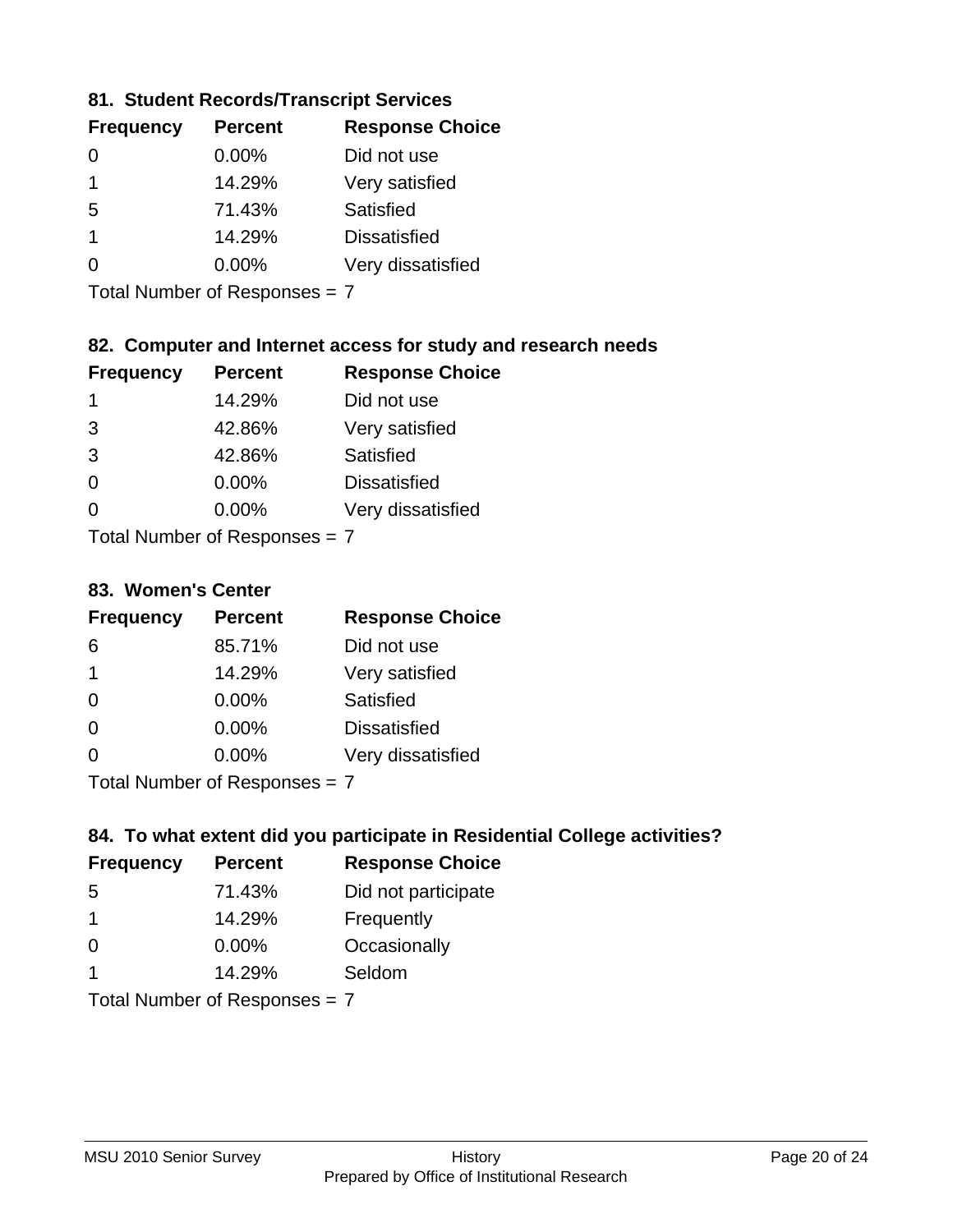| <b>Frequency</b> | <b>Percent</b> | <b>Response Choice</b>                 |
|------------------|----------------|----------------------------------------|
| 3                | 42.86%         | Not familiar with Residential Colleges |
| $\overline{0}$   | $0.00\%$       | Very positive                          |
| 3                | 42.86%         | <b>Positive</b>                        |
| $\overline{0}$   | $0.00\%$       | <b>Negative</b>                        |
|                  | 14.29%         | Very negative                          |

**85. Which phrase best describes your opinion of Residential Colleges?**

Total Number of Responses = 7

#### **Questions 86-95**

**University Graduate." Please indicate how effective your MSU experience was in The University has formulated ten desired "Characteristics of the Murray State enhancing your abilities in each area.**

**86. Engage in mature, independent and creative thought and express that thought effectively in oral and written communication;**

| <b>Frequency</b> | <b>Percent</b> | <b>Response Choice</b> |
|------------------|----------------|------------------------|
| 3                | 42.86%         | Very effective         |
| 4                | 57.14%         | Effective              |
| $\Omega$         | $0.00\%$       | Ineffective            |
| $\Omega$         | $0.00\%$       | Very ineffective       |

Total Number of Responses = 7

**87. Understand and apply the critical and scientific methodologies that** 

**academic disciplines employ to discover knowledge and ascertain its validity;**

| <b>Frequency</b> | <b>Percent</b> | <b>Response Choice</b> |
|------------------|----------------|------------------------|
| 3                | 42.86%         | Very effective         |
| 4                | 57.14%         | Effective              |
| $\Omega$         | 0.00%          | Ineffective            |
| ∩                | 0.00%          | Very ineffective       |
|                  |                |                        |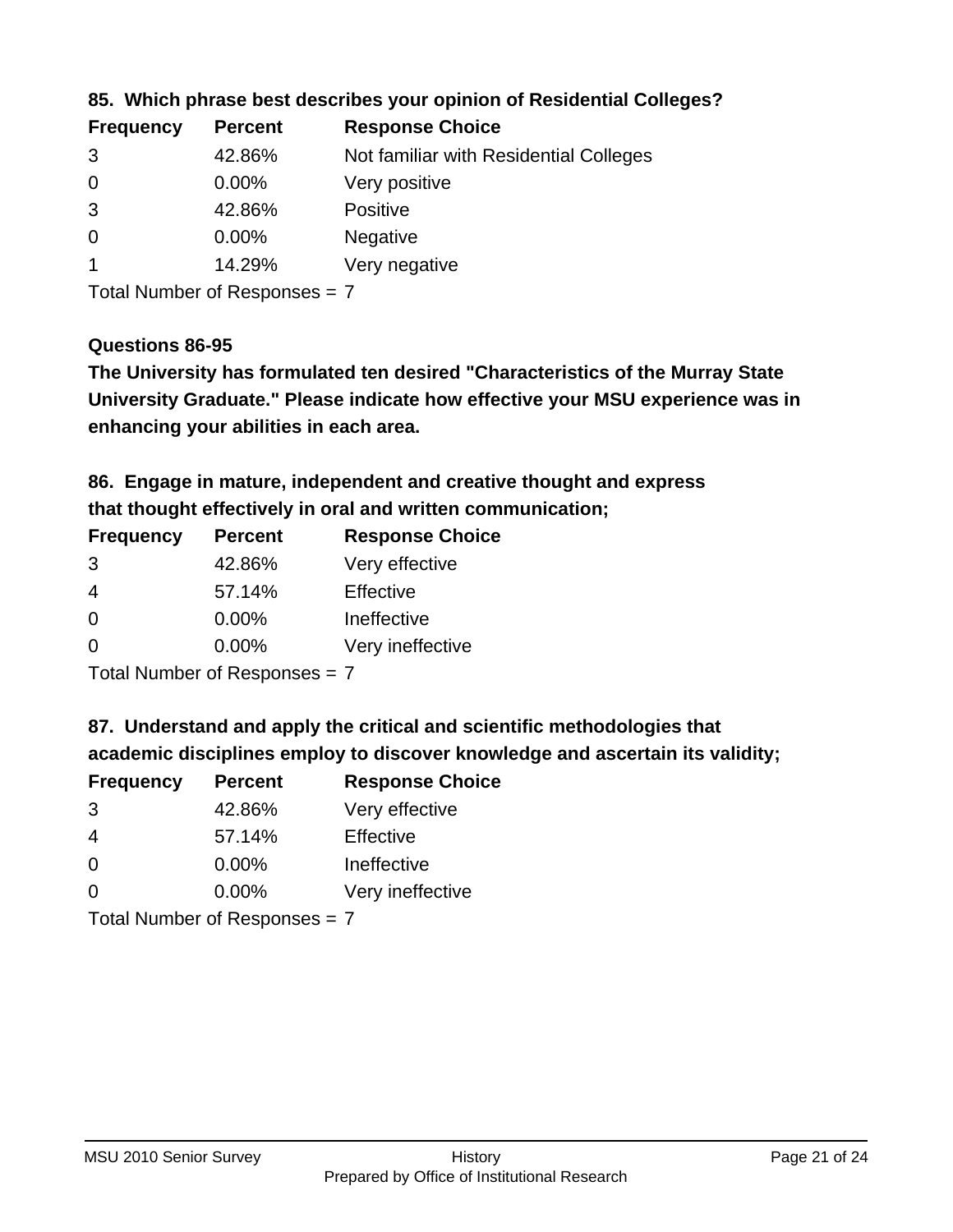## **88. Apply sound standards of information gathering, analysis and evaluation to reach logical decisions;**

| <b>Percent</b> | <b>Response Choice</b> |
|----------------|------------------------|
| 42.86%         | Very effective         |
| 57.14%         | Effective              |
| 0.00%          | Ineffective            |
| $0.00\%$       | Very ineffective       |
|                |                        |

Total Number of Responses = 7

## **89. Understand the roles and applications of science and technology in the solution of the problems of a changing world;**

| <b>Frequency</b> | <b>Percent</b>                                                                                                                                                                                                                 | <b>Response Choice</b> |
|------------------|--------------------------------------------------------------------------------------------------------------------------------------------------------------------------------------------------------------------------------|------------------------|
| 3                | 42.86%                                                                                                                                                                                                                         | Very effective         |
| $\overline{4}$   | 57.14%                                                                                                                                                                                                                         | Effective              |
| $\Omega$         | 0.00%                                                                                                                                                                                                                          | Ineffective            |
| $\Omega$         | 0.00%                                                                                                                                                                                                                          | Very ineffective       |
|                  | The INDIAN Contract Contract Contract Contract Contract Contract Contract Contract Contract Contract Contract Contract Contract Contract Contract Contract Contract Contract Contract Contract Contract Contract Contract Cont |                        |

Total Number of Responses = 7

# **90. Demonstrate a critical understanding of the world's historical, literary, philosophical, and artistic traditions;**

| <b>Frequency</b> | <b>Percent</b> | <b>Response Choice</b> |
|------------------|----------------|------------------------|
| 3                | 42.86%         | Very effective         |
| 4                | 57.14%         | Effective              |
| $\Omega$         | $0.00\%$       | Ineffective            |
| $\Omega$         | 0.00%          | Very ineffective       |
|                  |                |                        |

Total Number of Responses = 7

# **91. Understand the dynamics of cultural diversity, of competing economic and political systems, and of complex moral and ethical issues;**

| <b>Frequency</b>              | <b>Percent</b> | <b>Response Choice</b> |
|-------------------------------|----------------|------------------------|
| 3                             | 42.86%         | Very effective         |
| $\overline{4}$                | 57.14%         | Effective              |
| 0                             | $0.00\%$       | Ineffective            |
| $\Omega$                      | 0.00%          | Very ineffective       |
| Total Number of Responses = 7 |                |                        |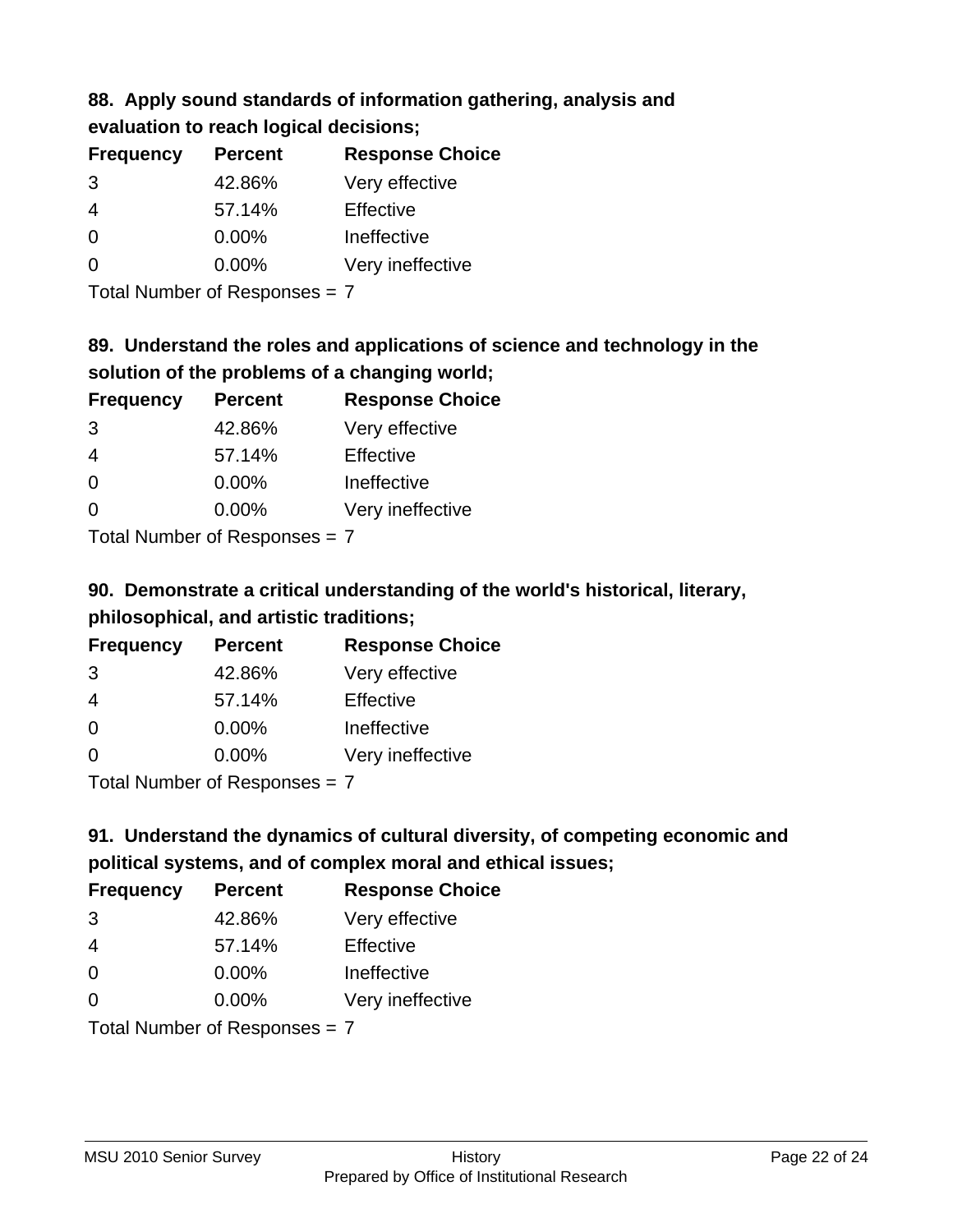## **92. Understand the nature of and engage in ethical behavior and**

**responsible citizenship;**

| <b>Frequency</b> | <b>Percent</b> | <b>Response Choice</b> |
|------------------|----------------|------------------------|
| $\mathcal{P}$    | 28.57%         | Very effective         |
| .5               | 71.43%         | Effective              |
| 0                | $0.00\%$       | Ineffective            |
| ∩                | $0.00\%$       | Very ineffective       |
|                  |                |                        |

Total Number of Responses = 7

# **93. Understand the importance of the behaviors necessary to maintain a healthy lifestyle;**

| <b>Frequency</b>            | <b>Percent</b> | <b>Response Choice</b> |
|-----------------------------|----------------|------------------------|
|                             | 14.29%         | Very effective         |
| 6                           | 85.71%         | Effective              |
| $\Omega$                    | $0.00\%$       | Ineffective            |
| $\Omega$                    | 0.00%          | Very ineffective       |
| Tatal Manuela and Dannanana |                |                        |

Total Number of Responses = 7

## **94. Demonstrate mastery of a chosen field of study; and**

| <b>Frequency</b> | <b>Percent</b> | <b>Response Choice</b> |
|------------------|----------------|------------------------|
| $\mathcal{P}$    | 28.57%         | Very effective         |
| .5               | 71.43%         | Effective              |
| 0                | $0.00\%$       | Ineffective            |
| ∩                | $0.00\%$       | Very ineffective       |
|                  |                |                        |

Total Number of Responses = 7

## **95. Value intellectual pursuit and continuous learning in a changing world.**

| <b>Frequency</b>                                                                                                        | <b>Percent</b> | <b>Response Choice</b> |
|-------------------------------------------------------------------------------------------------------------------------|----------------|------------------------|
| 3                                                                                                                       | 42.86%         | Very effective         |
| 4                                                                                                                       | 57.14%         | Effective              |
| $\Omega$                                                                                                                | $0.00\%$       | Ineffective            |
| $\Omega$                                                                                                                | 0.00%          | Very ineffective       |
| $\tau$ . $\tau$ . In the set of $\tau$ , $\tau$ , $\tau$ , $\tau$ , $\tau$ , $\tau$ , $\tau$ , $\tau$ , $\tau$ , $\tau$ |                |                        |